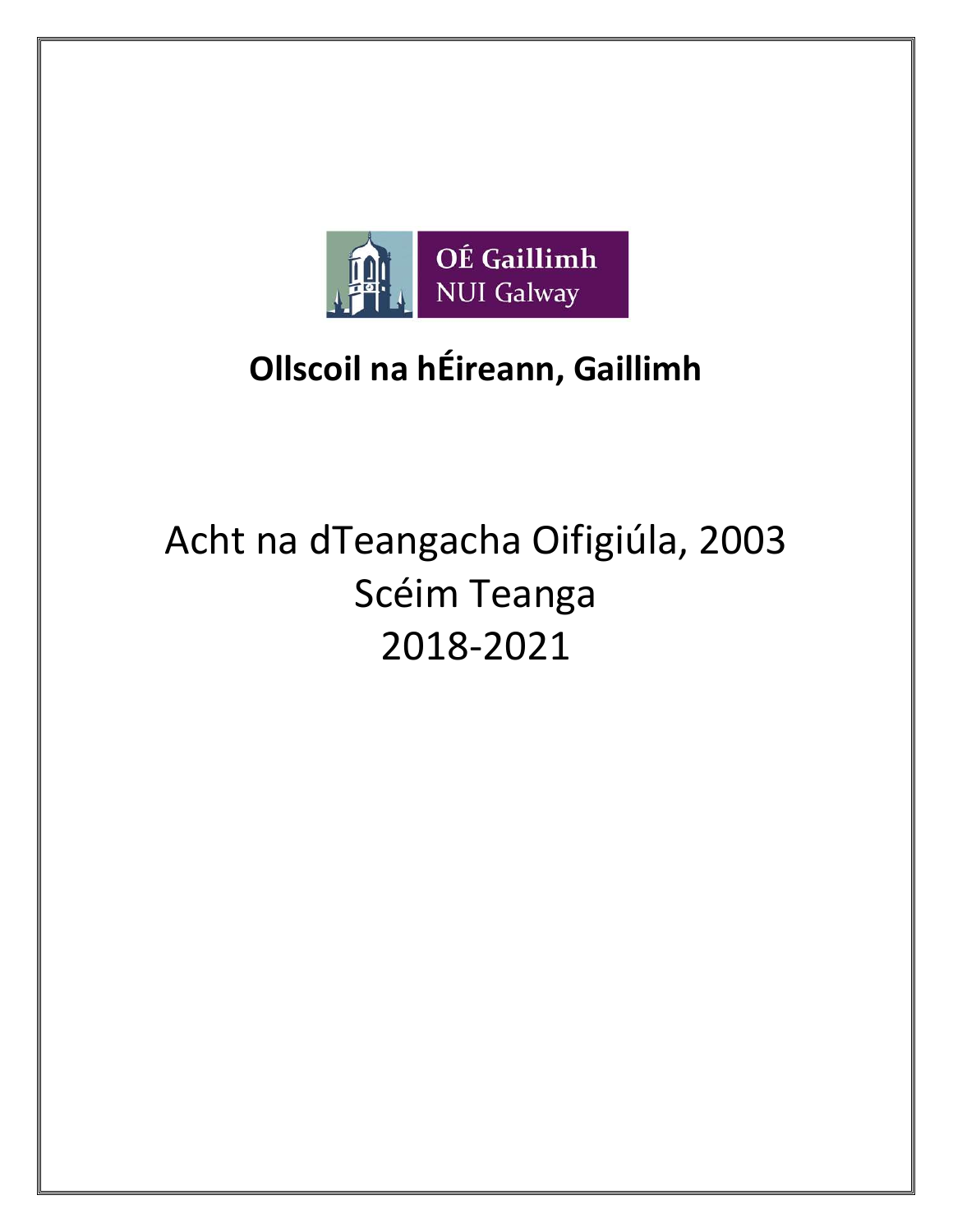## **Clár**

| Caibidil 1: Réamhrá agus Cúlra                                   | 3  |
|------------------------------------------------------------------|----|
| 1.1 Réamhrá                                                      | 3  |
| 1.2 Ullmhú agus Ábhar na Scéime                                  | 3  |
| 1.3 Dáta Tosaithe na Scéime                                      | 4  |
| Caibidil 2: Léargas Ginearálta ar Ollscoil na hÉireann, Gaillimh | 5  |
| 2.1 Misean agus Fís                                              | 5  |
| 2.2 Príomhfheidhmeanna                                           | 5  |
| 2.3 Custaiméirí agus Cliaint                                     | 5  |
| 2.4 Seirbhís Aistriúcháin na hOllscoile                          | 5  |
| Caibidil 3: Na Seirbhísí Tacaíochta atá ar fáil go dátheangach   | 7  |
| 3.1 Seirbhísí do Mhic Léinn OÉ Gaillimh                          | 8  |
| Caibidil 4: Ag Feabhsú an tsoláthair de Sheirbhísí i nGaeilge    | 11 |
| 4.1 Cumarsáid leis an bpobal                                     | 12 |
| 4.2 Suíomh Gréasáin na hOllscoile                                | 12 |
| 4.3 An Oifig Margaíochta agus Cumarsáide                         | 13 |
| 4.4 Ag Feabhsú Soláthar Seirbhísí i nGaeilge sa Ghaeltacht       | 15 |
| 4.5 Láithreacha seach-champais na hOllscoile                     | 16 |
| Caibidil 5: Seirbhísí Acadúla arna soláthar trí mheán na Gaeilge | 17 |
| Caibidil 6: Ag Feabhsú Inniúlacht sa Ghaeilge                    | 20 |
| 6.1 Ról Uachtarán na hOllscoile                                  | 20 |
| 6.2 Plean Institiúideach Teanga                                  | 20 |
| 6.3 Earcaíocht                                                   | 20 |
| 6.4 Oiliúint agus Forbairt                                       | 21 |
| Caibidil 7: Monatóireacht agus Athbhreithniú                     | 23 |
| Caibidil 8: Poibliú na Scéime Comhaontaithe                      | 24 |
| Aguisín 1: Suíomh Gréasáin na hOllscoile                         | 25 |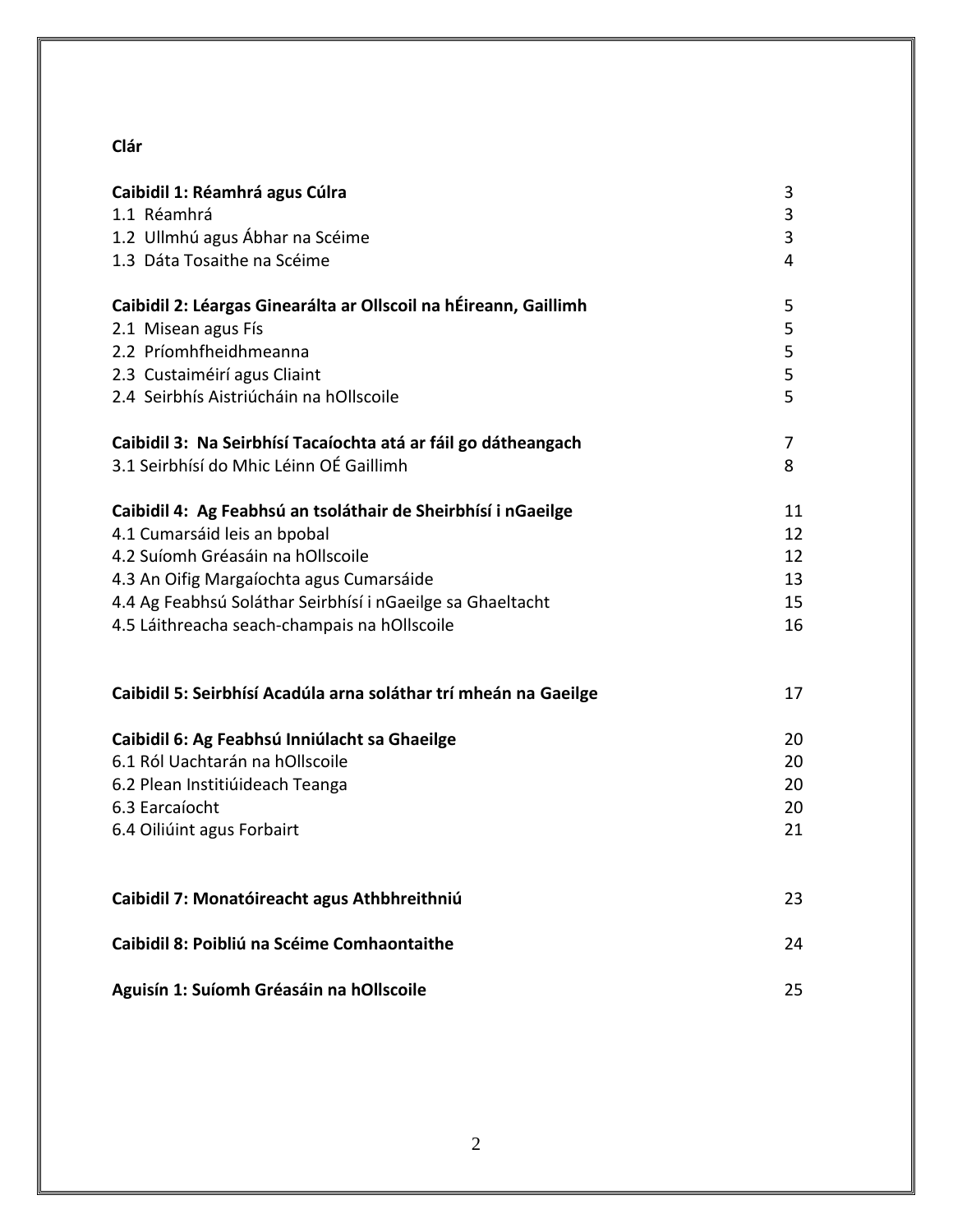#### **Caibidil 1: Réamhrá agus Cúlra**

#### <span id="page-2-1"></span><span id="page-2-0"></span>**1.1 Réamhrá**

Forálann Acht na dTeangacha Oifigiúla, 2003 d'ullmhú scéim teanga ag comhlachtaí poiblí ag tabhairt mionsonraí faoi na seirbhísí a sholathróidh siad:

- trí mheán na Gaeilge,
- trí mheán an Bhéarla, agus
- trí mheán na Gaeilge agus an Bhéarla

agus na bearta a ghlacfar lena chinntiú go ndéanfar aon seirbhís nach bhfuil an comhlacht ag soláthar trí mheán na Gaeilge a sholáthar laistigh de fhráma ama comhaontaithe.

De réir alt 14(3) den Acht, fanann scéimeanna teanga i bhfeidhm ar feadh tréimhse 3 bliana nó go dtí go mbeidh scéim nua daingnithe, cibé acu is déanaí, ag an Aire Cultúir, Oidhreachta agus Gaeltachta.

## <span id="page-2-2"></span>**1.2 Ullmhú agus Ábhar na Scéime**

Tá aird mar is cuí tugtha ar na Treoirlínte a d'eisigh an Roinn Cultúir, Oidhreachta agus Gaeltachta agus an scéim seo á hullmhú.

Tá Ollscoil na hÉireann, Gaillimh á treorú ag an bprionsabal gur cheart go mbeadh soláthar seirbhísí Gaeilge bunaithe ar:

- an leibhéal bunúsach éilimh ar sheirbhísí ar leith i nGaeilge,
- an tábhacht a bhaineann le cur chuige réamhghníomhach i soláthar seirbhísí dá leithéid, agus
- acmhainní, lena n-áirítear acmhainní daonna agus airgeadais, agus cumas an chomhlachta an cumas riachtanach teanga a fhorbairt nó a rochtain.

Comhlánaíonn an scéim seo prionsabail a bhaineann le Seirbhís ar Ardchaighdeán do Chustaiméirí agus ár gCairt Chustaiméirí. Tá sí curtha le chéile leis an aidhm go gcomhlíonfaí gach oibleagáid ábhartha faoi Acht na dTeangacha Oifigiúla, 2003 atá ar Ollscoil na hÉireann, Gaillimh ar bhonn céimnithe, tríd an scéim seo agus trí scéimeanna amach anseo. Tá an Scéim bunaithe ar na gealltanais ar fad a bhí in aon scéim roimhe seo agus atá á gcur i bhfeidhm go leanúnach.

Maidir leis an gcur chuige sonrach d'fhorbairt na Scéime, foilsíodh fógraí i mí Eanáir 2016 faoi alt 13 d'Acht na dTeangacha Oifigiúla 2003 ag lorg aighneachtaí ó pháirtithe leasmhara. Cuireadh fógra ar: [www.tuairisc.ie;](http://www.tuairisc.ie/) ar shuíomh *Blackboard* na hOllscoile; seoladh ríomhphost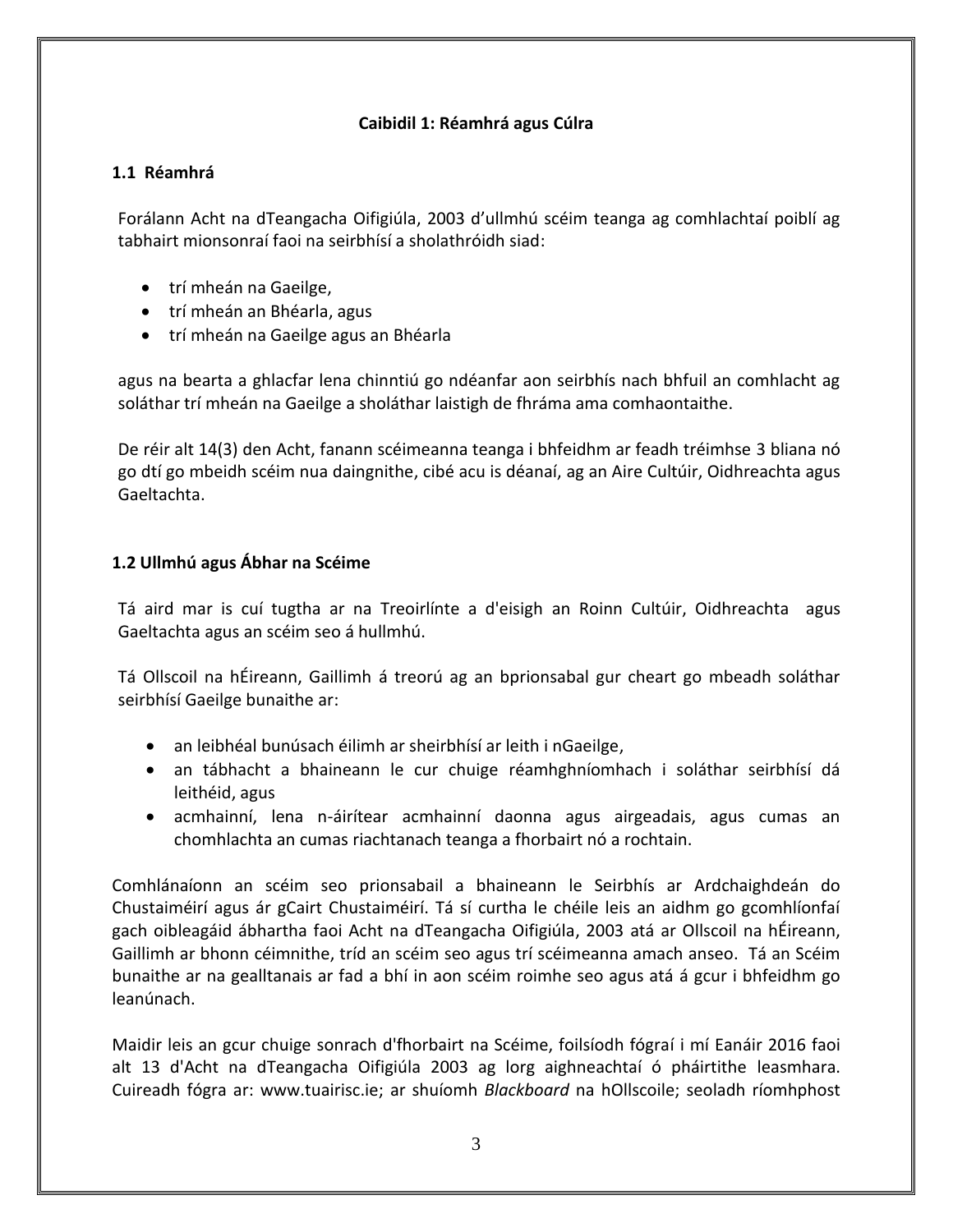chuig foireann na hOllscoile uile agus crochadh fógra ar na scáileáin ilmheán ar fud an champais. Tá an Scéim bunaithe ar na haighneachtaí sin agus ar thuairimí a fuarthas ón bhfoireann, ó mhic léinn agus ón bpobal le linn na tréimhse seo.

|                | Foireann | <b>Mac Léinn</b> | Pobal | Iomlán |
|----------------|----------|------------------|-------|--------|
| Líon na        |          |                  |       | 10     |
| n-aighneachtaí |          |                  |       |        |

Ba mhaith leis an Ollscoil buíochas a ghabháil leo siúd ar fad a raibh baint acu leis an bpróiseas tábhachtach seo.

#### <span id="page-3-0"></span>**1.3 Dáta Tosaithe na Scéime**

<span id="page-3-1"></span>Tá an Scéim daingnithe ag an Aire Cultúir, Oidhreachta, agus Gaeltachta. Tosaíonn sí le héifeacht ó 29 Eanáir 2018 agus beidh sí i bhfeidhm ar feadh tréimhse 3 bliana nó go dtí go mbeidh scéim eile daingnithe, cibé acu is déanaí.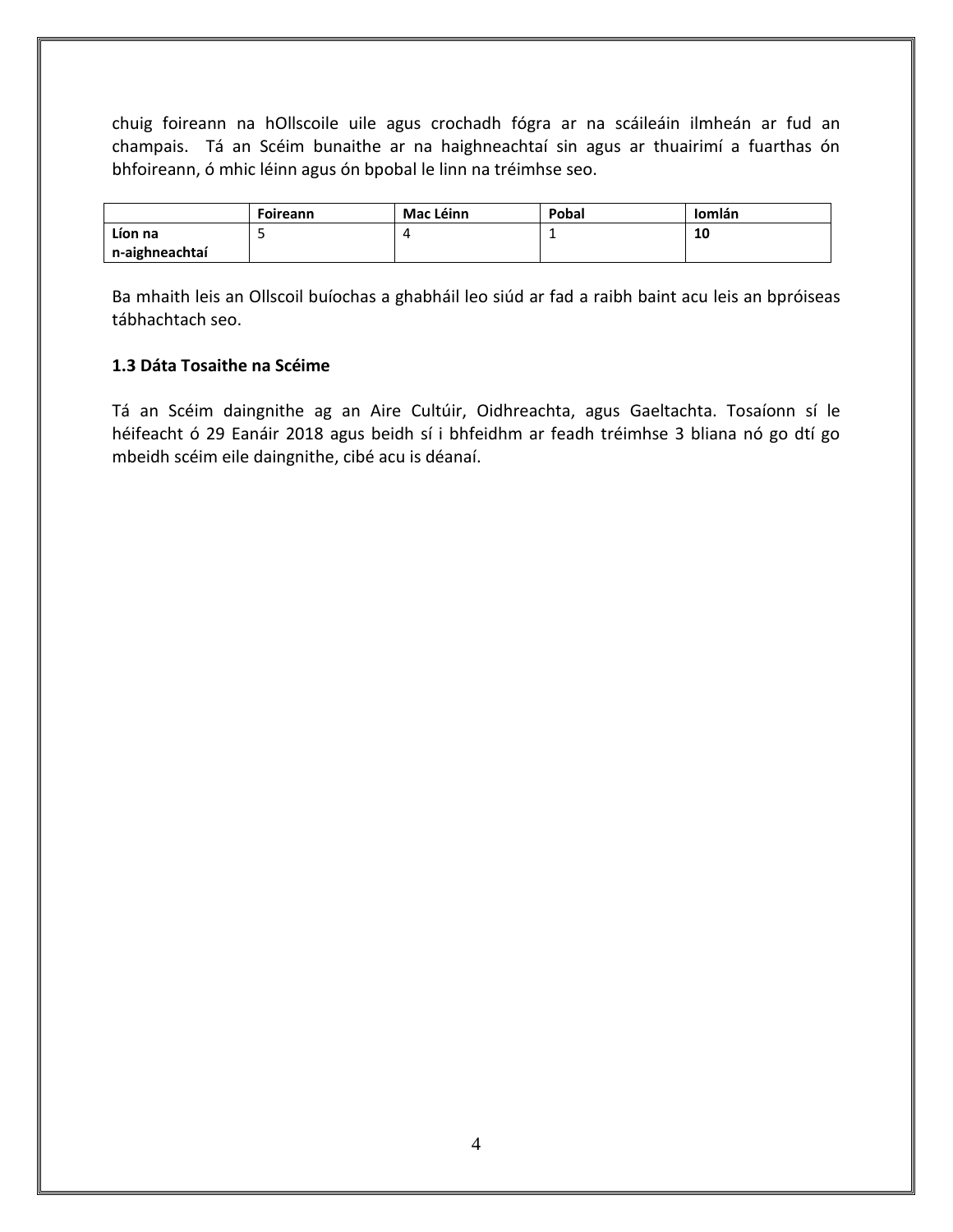## **Caibidil 2: Léargas Ginearálta ar Ollscoil na hÉireann, Gaillimh**

## <span id="page-4-0"></span>**2.1 Misean agus Fís**

Pobal bríomhar de mhic léinn agus d'fhoireann a chaomhnú, mar a roinntear foghlaim ar ardchaighdeán, taighde éifeachtach agus smaointeoireacht chruthaitheach leis an domhan. Beidh OÉ Gaillimh ina hollscoil dhomhanda ar thús cadhnaíochta, a mbeidh clú uirthi dá sainréimsí taighde, a aithneofar mar institiúid a bhfuil an-tóir uirthi maidir lena teagasc agus léann, a ndéanfar ceiliúradh uirthi dá rannpháirtíocht shármhaith leis an mórphobal, agus a bheidh saibhrithe ag líonra fuinniúil comhpháirtíochtaí.

## <span id="page-4-1"></span>**2.2 Príomhaidhmeanna**

Tá cúig cinn de bhunluachanna mar dhlúth is d'inneach de ghníomhaíochtaí agus d'obair OÉ Gaillimh:

 Uaillmhian – tá rún daingean againn barr feabhais a bhaint amach agus ceannaireacht a léiriú, agus é

de chuspóir againn ár misean a chur i gcrích.

- Cruthaitheacht mar thoradh ar ár dtimpeallacht fhíorshainiúil, tá cruthaitheacht faoi leith le sonrú maidir le gach a ndéanaimid.
- Tionchar beidh dea-thionchar ag ár rannpháirtíocht agus ár ngníomhaíochtaí ar Ghaillimh, ar an gcuid eile den tír, agus ar an domhan mór.
- Comhoibriú tá comhpháirtíochtaí láidre, comhthairbheacha mar dhlúthchuid dár gcur chuige, agus muid i mbun comhoibriú ar bhonn áitiúil agus ar bhonn idirnáisiúnta.
- Ionracas agus ár n-oidhreacht shaibhir á forbairt againn, leagaimid béim ar leith ar oscailteacht, ar éagsúlacht agus ar dhea-shaoránacht.

## <span id="page-4-2"></span>**2.3 Custaiméirí agus Cliaint**

<span id="page-4-3"></span>Tá idir chustaiméirí inmheánacha (foireann agus mic léinn na hOllscoile) agus chustaiméirí seachtracha (an pobal níos leithne) ag an Ollscoil. Áirítear orthu seo pobal Gaeltachta agus pobal labhartha na Gaeilge. Tá sé de chuspóir ag an Ollscoil seo freastal ar an nGaeltacht agus ar phobal na Gaeilge agus campas eiseamláireach dátheangach a chruthú, mar atá luaite go sonrach i bPlean Straitéiseach na hOllscoile<sup>1</sup>. Tá dhá phríomhréimse ina bhfreastalaíonn an Ollscoil ar na pobail seo, mar atá, riarachán agus léann.

## **2.4 Seirbhís Aistriúcháin na hOllscoile**

Feidhmíonn Seirbhís Aistriúcháin na hOllscoile faoi scáth Acadamh na hOllscolaíochta Gaeilge agus freastalaíonn sí ar riachtanais teanga Ollscoil na hÉireann, Gaillimh. Sa tSeirbhís Aistriúcháin, cuirtear seirbhís aistriúcháin agus sainchomhairle teanga ar fáil d'fhoireann na hOllscoile chun a chinntiú go gcomhlíonann an Ollscoil na dualgais reachtúla atá uirthi maidir leis an dátheangachas. Is cuid dhílis í an tSeirbhís de na hiarrachtaí atá ar bun ag an Ollscoil campas dátheangach eiseamláireach a dhéanamh de champas OÉ Gaillimh. Tacaíonn an

<sup>&</sup>lt;u>.</u> 1 http://www.nuigalway.ie/vision2020/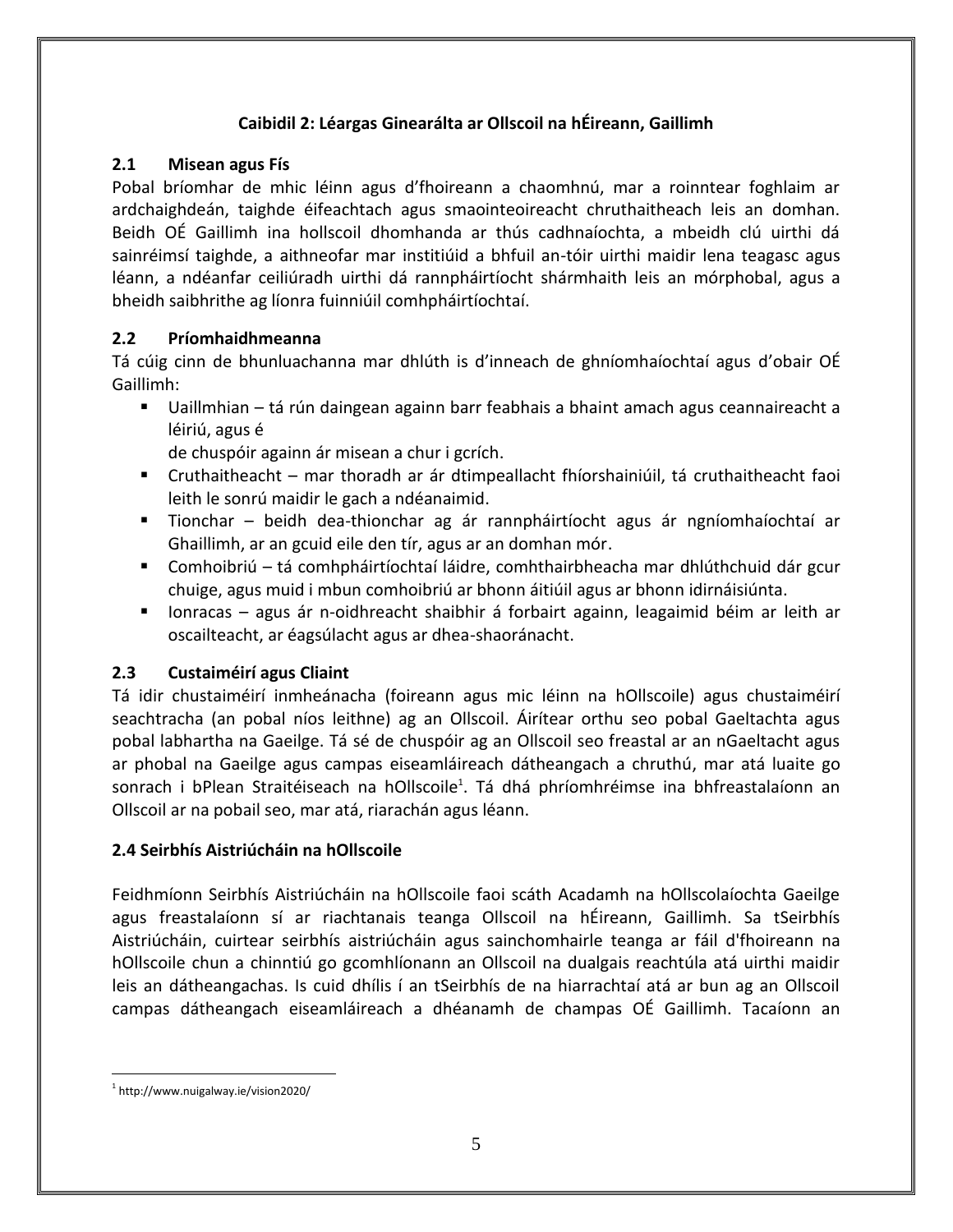tSeirbhís freisin le ranna de chuid Ollscoil Luimnigh faoin gComhghuaillíocht Straitéiseach idir an dá institiúid.

De thoradh obair na Seirbhíse, bíonn ar chumas na hOllscoile ábhar ilchineálach – fógraí, tuarascálacha, ceistneoirí, foirmeacha srl. – a bhíonn in úsáid go hinmheánach agus go seachtrach a chur ar fáil i nGaeilge agus i mBéarla do chomhluadar na hOllscoile agus don phobal trí chéile.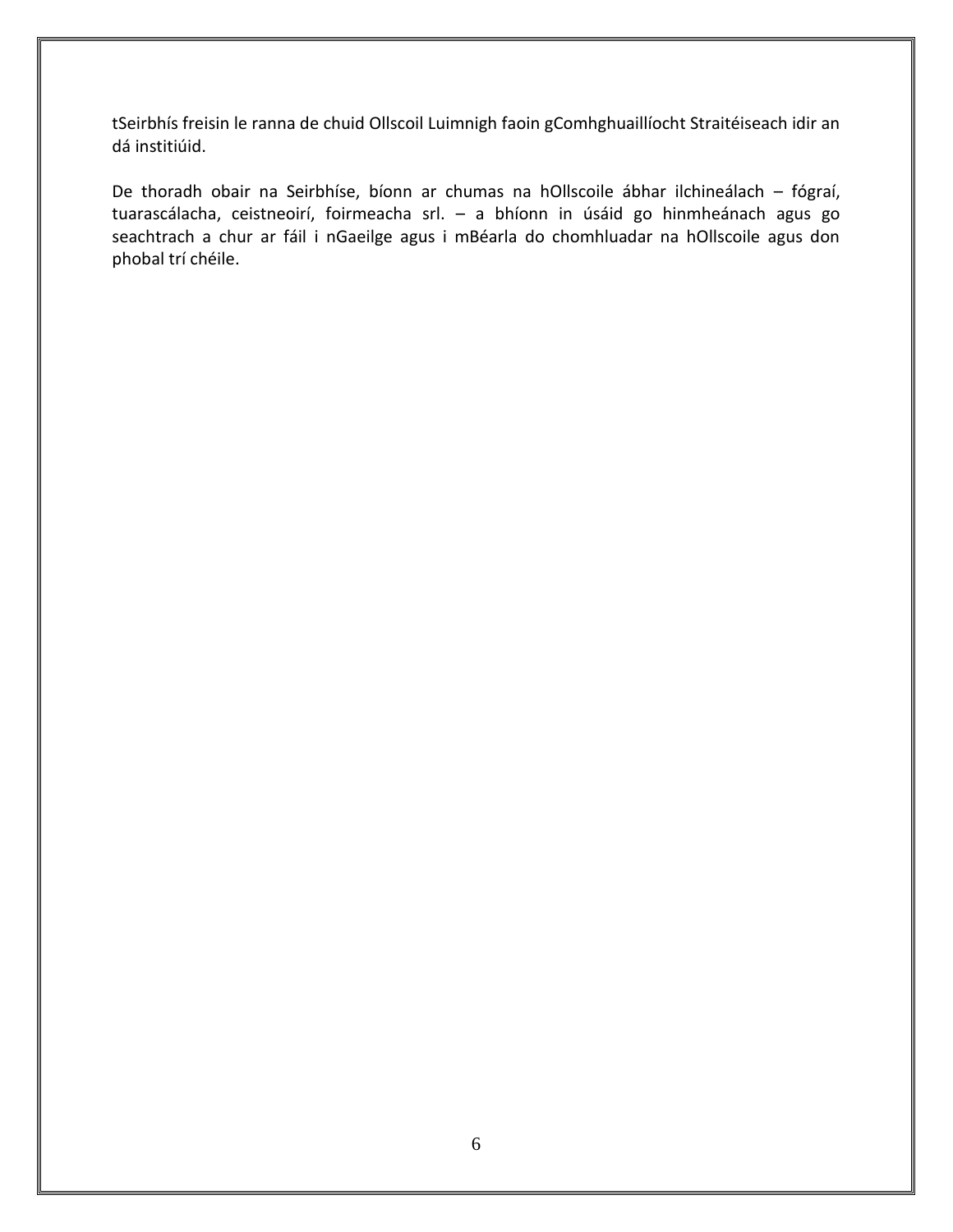## **Caibidil 3: Na Seirbhísí Tacaíochta atá ar fáil go dátheangach**

Sainmhíníodh Seirbhísí Tacaíochta na hOllscoile i gcomórtas do Ghradaim an Uachtaráin do Shárchaighdeán sna Seirbhísí Tacaíochta mar: gach catagóir foirne taobh amuigh den fhoireann acadúil agus den fhoireann taighde. I gcéad Scéim Teanga na hOllscoile ainmníodh sainréimsí oibre éagsúla de chuid na hOllscoile mar oifigí/aonaid riaracháin ina mbeadh seirbhísí áirithe ar fáil do phobal na hOllscoile trí mheán na Gaeilge, mar aon leis na seirbhísí trí Ghaeilge atá ar fáil sna hionaid Ghaeltachta. Cuireadh leis seo sa dara scéim agus díríodh go sonrach ar na hoifigí agus ar na seirbhísí tacaíochta is mó a d'fhreastail ar bhonn laethúil agus leanúnach ar mhic léinn na hOllscoile. Tá roinnt athruithe tagtha ar struchtúir eagraíochtúla na hOllscoile ó shin i leith. Is iad seo a leanas na seirbhísí atá ar fáil tráth scríofa na scéime seo (Lúnasa 2017) go dátheangach in oifigí na seirbhísí tacaíochta san ollscoil:

| Oifigí a sholáthraíonn seirbhísí dátheangacha, Lúnasa 2017 |                                                           |  |
|------------------------------------------------------------|-----------------------------------------------------------|--|
| Seirbhísí Tacaíochta na hOllscoile                         | Go dátheangach, i nGaeilge agus i mBéarla                 |  |
| Oifig an Uachtaráin                                        | Seirbhís le fáil trí Ghaeilge agus trí Bhéarla.           |  |
| Oifig an Rúnaí                                             | Seirbhís le fáil trí Ghaeilge agus trí Bhéarla.           |  |
| Oifig an Sparánaí                                          | Oifig (Príomh-Oifig) an Sparánaí; An Oifig Phárolla;      |  |
|                                                            | Oifig an Stiúrthóra um Chuntasaíocht Airgeadais;          |  |
|                                                            | Oifig na nÍocaíochtaí; Oifig an Stiúrthóra um             |  |
|                                                            | Chuntasaíocht Bainistíochta - an tseirbhís le fáil trí    |  |
|                                                            | Ghaeilge agus trí Bhéarla.                                |  |
| Foirgnimh agus Eastáit                                     | Seirbhís ón Rannóg Bainistíochta Saoráidí le fáil trí     |  |
|                                                            | Ghaeilge agus trí Bhéarla.                                |  |
| Oifig an Mheabhránaí                                       | Seirbhís le fáil trí Ghaeilge agus trí Bhéarla.           |  |
| An Oifig Margaíochta agus Cumarsáide                       | Seirbhís le fáil trí Ghaeilge agus trí Bhéarla.           |  |
| An Oifig um Acmhainní Daonna                               | Seirbhís fáiltithe le fáil trí Ghaeilge agus trí Bhéarla. |  |
| An Oifig Iontrála                                          | Seirbhís le fáil trí Ghaeilge agus trí Bhéarla.           |  |
| Deasc Freastail na Leabharlainne agus I.T.                 | Seirbhís le fáil trí Ghaeilge agus trí Bhéarla.           |  |
| Deasc Eolais na Mac Léinn                                  | Seirbhís le fáil trí Ghaeilge agus trí Bhéarla.           |  |
| Oifig na Seirbhísí do Mhic Léinn                           | Seirbhís le fáil trí Ghaeilge agus trí Bhéarla.           |  |
| <b>An tionad Rochtana</b>                                  | Tá teagmhálaí le Gaeilge ar fáil chun déileáil leis na    |  |
|                                                            | fo-ionaid rochtana Gaeltachta.                            |  |
| An Oifig um Idirchaidreamh le Scoileanna                   | Tá teagmhálaí le Gaeilge ar fáil chun cur i láthair i     |  |
|                                                            | nGaeilge amháin nó go dátheangach a dhéanamh i            |  |
|                                                            | scoileanna lán-Ghaeilge nó Gaeltachta.                    |  |
| An tIonad Sárchaighdeáin Foghlama agus                     | Tá seirbhís trí mheán na Gaeilge ar fáil ó bhaill foirne  |  |
| <b>Teagaisc</b>                                            | aitheanta maidir le fiosruithe sna Saotharlanna           |  |
|                                                            | Teanga, 'Blackboard', Stiúideo na nIlmheán agus           |  |
|                                                            | teicneolaíochtaí gaolmhara.                               |  |
| Seirbhísí ar fáil sa Ghaeltacht                            |                                                           |  |
| Is í an Ghaeilge atá, agus a bheidh in úsáid mar           |                                                           |  |
| theanga oibre sna hionaid Ghaeltachta ar an                |                                                           |  |
| gCeathrú Rua, i gCarna agus i nGaoth Dobhair.              |                                                           |  |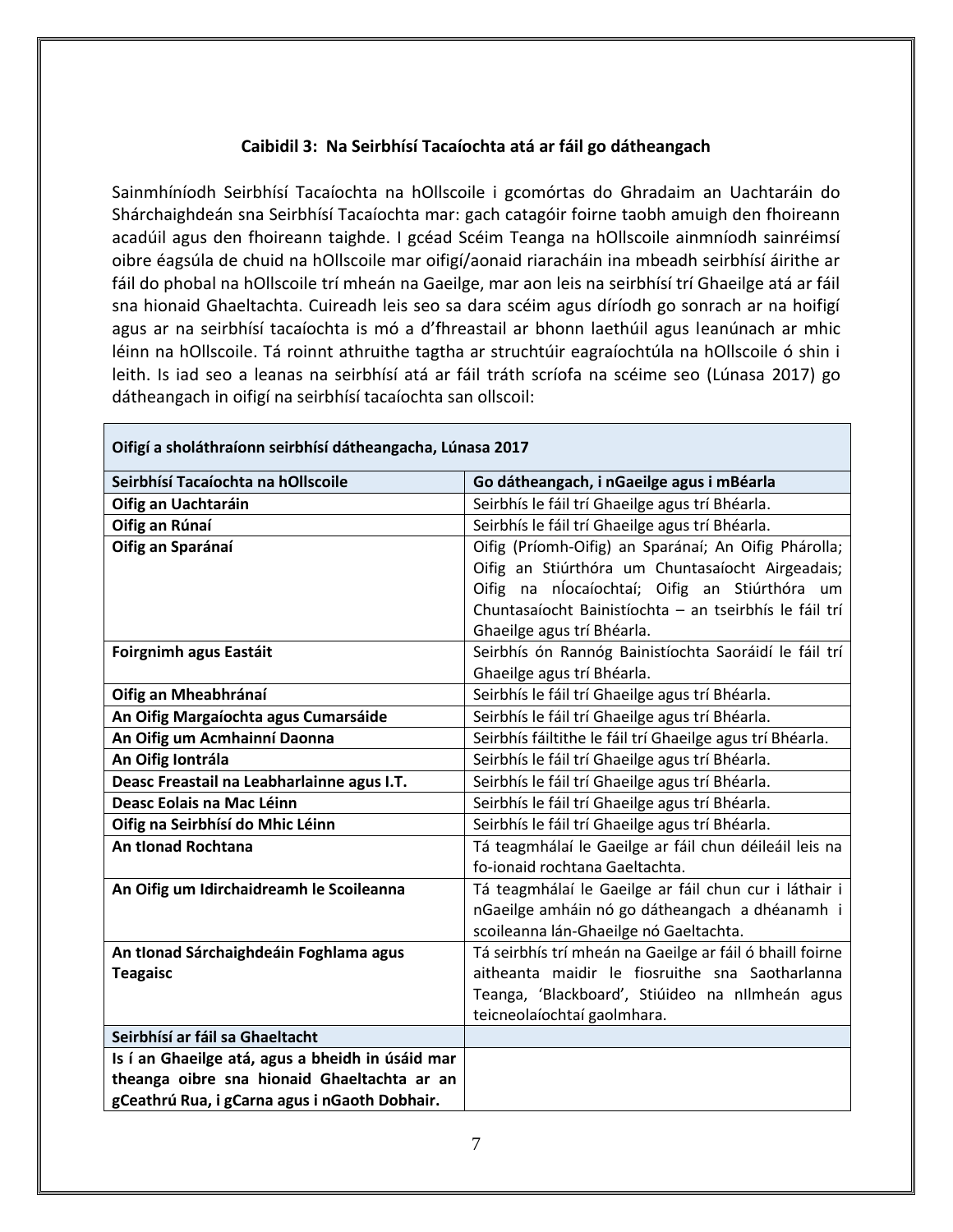## <span id="page-7-0"></span>**3.1 Seirbhísí do Mhic Léinn OÉ Gaillimh (Seirbhísí Leanúnacha agus Nua)**

Díreofar sa scéim seo ar na háiteanna a mbíonn teagmháil rialta ag mic léinn na hOllscoile leo.

#### **Scéim Chónaitheach Ghaeilge**

Tá an Ollscoil chun Scéim Chónaitheach Ghaeilge a chur ar fáil do mhic léinn roimh dheireadh na scéime seo.

#### **An Leabharlann**

Aidhm na leabharlainne is ea eolas den scoth a chur ar fáil do mhic léinn agus do thaighdeoirí a fheileann dá staidéar agus dá dtaighde trí oiliúint, turais agus comhairle a chuirtear ar fáil go pearsanta nó ar líne tríd an láithreán gréasáin. Nascadh seirbhísí I.T agus seirbhísí dheasc cúrsaíochta na leabharlainne le linn Scéim 2. Tá seirbhís dhátheangach ar fáil ag Deasc Freastail na Leabharlainne agus I.T. Beidh na bileoga eolais atá ar fáil ag Deasc Freastail ar fáil go dátheangach freisin. Tá rogha ag an úsáideoir Gaeilge nó Béarla a roghnú ar na hinnill féinseirbhíse agus tá foirmeacha na leabharlainne uile ar fáil i nGaeilge agus i mBéarla nó go dátheangach. Tá foirmeacha na leabharlainne uile<sup>2</sup> ar líne agus leagan dátheangach dóibh ar fáil. Tá leagan Gaeilge agus Béarla de threoirleabhar d'úsáideoirí ar fáil freisin.

#### **Turais agus Oiliúint**

Beidh deis ag mic léinn agus ag taighdeoirí roimh dheireadh na scéime seo oiliúint agus turais leabharlainne a dhéanamh trí mheán na Gaeilge.

## **Ionad don Scríbhneoireacht Acadúil**

Tá seirbhís dhátheangach ar fáil san ionad scríbhneoireachta. Is seirbhís saor in aisce í a thugann tacaíocht do mhic léinn lena gcuid scríbhneoireachta.

## **Deasc Eolais na Mac Léinn (SID)**

Is é seo an príomhionad teagmhála do mhic léinn. Déileáiltear le ceisteanna ginearálta clárúcháin ag an deasc eolais seo ina n-áirítear:

- · Ainm Cláraithe a athrú
- Seoladh a athrú
- · Ráitis Chlárúcháin agus Tinrimh
- · Clárú PhD

<u>.</u>

- · Cártaí Aitheantais a atheisiúint
- Ag éirí as cúrsa

<sup>&</sup>lt;sup>2</sup> Foirm chun leabhar a Mholadh,Iarratas ar thráchtas, Iarratas ar leabhar, Iarratas ar Iris, Iarratas ar Nuachtán, Iarratas ar Iasacht Idirleabharlainne, Iarratas le haghaidh leabhair atá ar Ordú/Idir lámha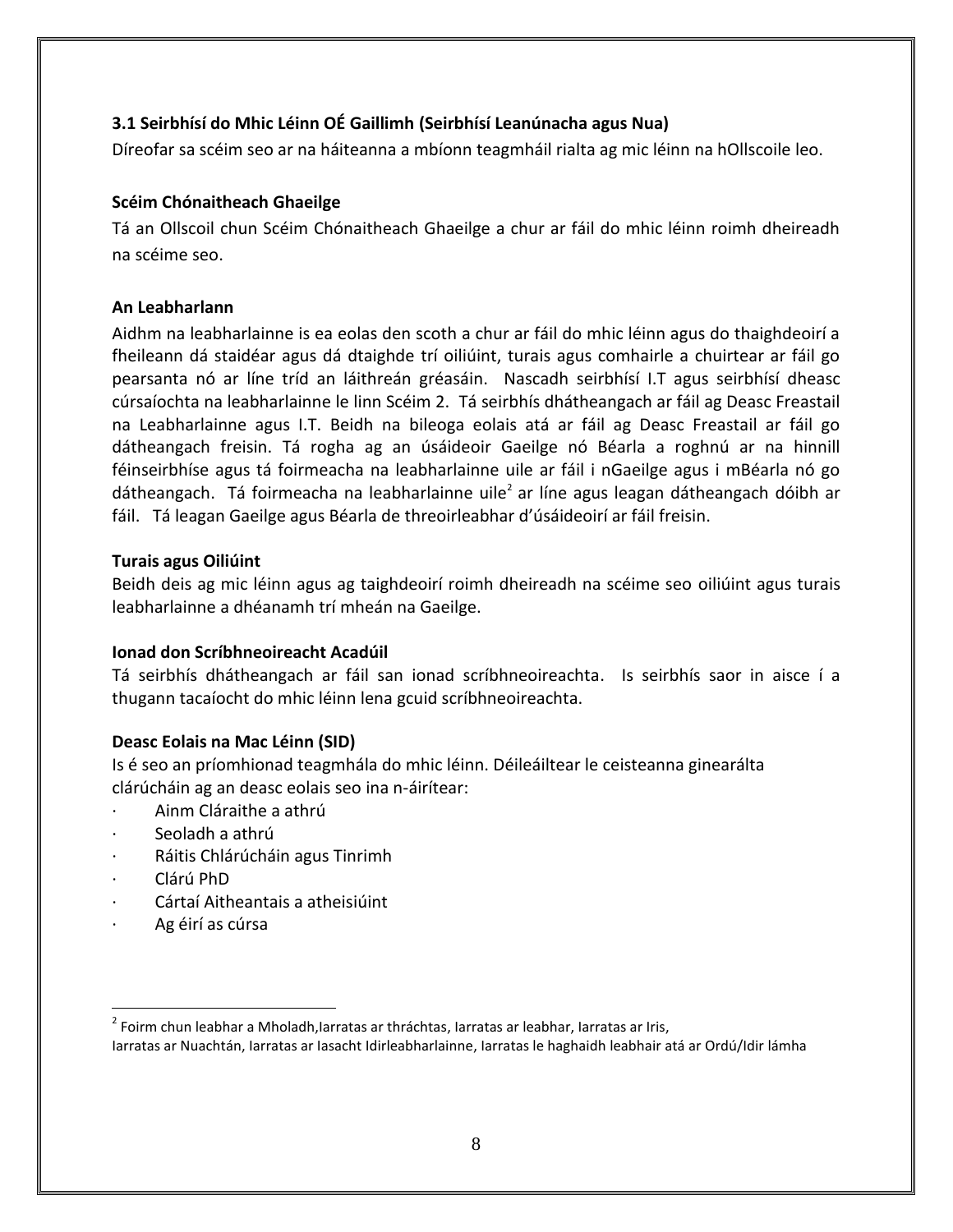Foirmeacha a stampáil (i.e. foirmeacha leasa shóisialaigh, víosa J1), mar aon le ceisteanna ginearálta a bhaineann le hOifig na Scrúduithe, leis an Oifig Iontrála, Bronnadh Céimeanna, Earraí caillte agus faighte.

Tá seirbhís dhátheangach ar fáil ag an deasc eolais seo agus tá na foirmeacha ar fad le fáil i nGaeilge agus i mBéarla nó go dátheangach ar líne.

#### **Seirbhísí Comhairleoireachta**

Is foireann de chomhairleoirí, de shíceolaithe agus de shíciteiripeoirí cáilithe atá ag obair sa tSeirbhís Chomhairleoireachta. Tá seirbhís chomhairleoireachta ar fáil trí Ghaeilge san ollscoil ach coinne a dhéanamh leis gcomhairleoir a chuireann an tseirbhís sin ar fáil.

#### **An tIonad Forbartha Gairme**

Tá go leor athraithe tagtha ar an Aonad Forbartha Gairme le cúpla bliain anuas. Níl aon Phríomhleabhrán Eolais ag an Aonad. Is mionleabhráin a chuireann siad ar fáil anois agus cuirtear go leor faisnéise i Lámhleabhar na Mac Léinn. Beidh príomhleabhráin an ionaid seo ar fáil i nGaeilge agus i mBéarla, is iad sin: Do CV, Do Ráiteas Pearsanta, Scileanna i gcomhair agallaimh.

## **Comhaltas na Mac Léinn in OÉ Gaillimh**

Luaitear in alt 18 de bhunreacht Chomhaltas na Mac Léinn, OÉ Gaillimh:

*18 B. Beidh dhá theanga oifigiúla chomhionanna ag an gComhaltas: Gaeilge agus Béarla. 18 C. Cuirfear gach ábhar oifigiúil an Chomhaltais i scríbhinn nó i bhfoirm leictreonach ar fáil i nGaeilge agus i mBéarla.* 

Is iad Comhaltas na Mac Léinn a sholáthraíonn go leor d'áiseanna agus de sheirbhísí na hollscoile ina n-áirítear 'Bia Léinn' atá lonnaithe in Áras na Gaeilge ar an gcampas, bialann a bhfuil seirbhís iomlán trí Ghaeilge le fáil inti. Is iad an comhaltas atá i bhfeighil an tsiopa, bheáir an choláiste agus go leor caiféanna eile ar fud an champais. Mar chuid den Tairiscint Ghníomhach, cuirfear mana nó suaitheantas ar t-léinte na bhfoirne atá ag obair sna caiféanna atá in ann seirbhís trí Ghaeilge a sholáthar.

## **Foirmeacha agus Bileoga Eolais (Gealltanais leanúnacha agus nua) Beidh fáil ar na foirmeacha/bileog eolais seo a leanas:**

#### **An Oifig Fáilte (Oifig Margaíochta agus Cumarsáide)**

Tá treoirleabhar nua anois ar fáil ar dtugtar 'Cosán Cultúrtha an Champais'. Níl 'Treoir do Chuairteoirí' á fhoilsiú níos mó.

Tá leagan dátheangach den bhileog eolais 'Aimsigh do Léacht' ar fáil do mhic léinn na hOllscoile.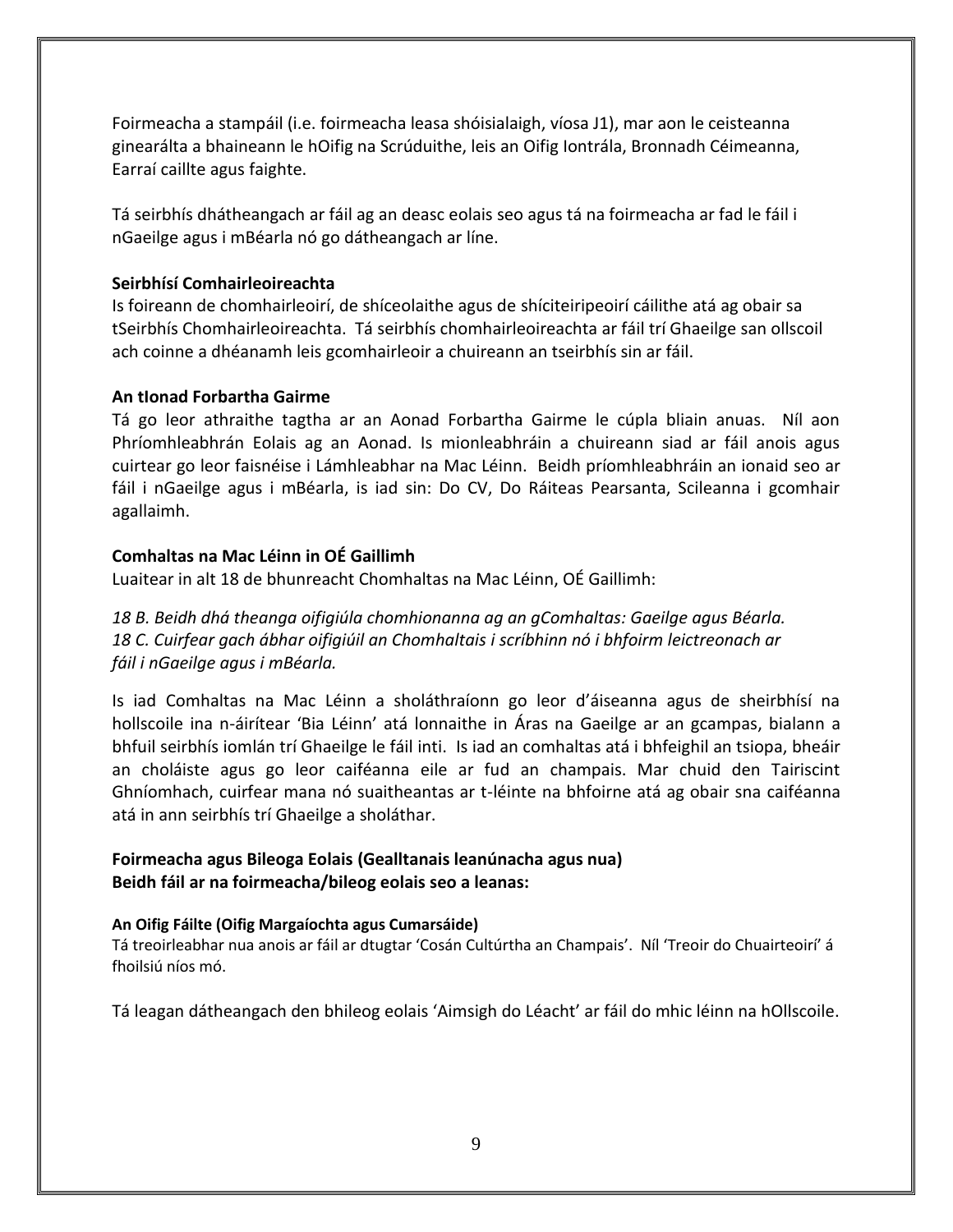#### **Staidéir Iarchéime — Na foirmeacha Oifigiúla Ábhartha:**

Cead Neamhláithreachta do Mhic Léinn Taighde Dearbhú ó Mhac Léinn Taighde páirtaimseartha maidir le fostaíocht san Ollscoil i rith na tréimhse staidéir Faomhadh le haghaidh scrúdaithe Iarrthóir ar Chéim Ph.D. a Scrúdú (ar líne) Tuairisc na Scrúdaitheoirí Céim Mháistreachta Taighde – Faomhadh na Scrúdaitheoirí, Tuairisc na Scrúdaitheoirí Dearbhú ó Mhac Léinn Taighde lánaimseartha maidir le fostaíocht san Ollscoil i rith na tréimhse staidéir Foirm um Chruinniú idir an Mac Léinn agus an Stiúrthóir/na Stiúrthóirí Tuairisc an Stiúrthóra/na Stiúrthóirí ar Dhul Chun Cinn (le cur faoi bhráid an Choiste Taighde Iarchéime) Foirm Thuairiscithe an Choiste ar Dhul Chun Cinn Sonraí Bronnta Céime d'Iarrthóir ar MD Sonraí Bronnta d'Iarrthóir ar Dhochtúireacht in Eolaíocht Shíceolaíoch (Síceolaíocht Chliniciúil)

#### **Cuntasaíocht Airgeadais:**

Foirm Scoláireachta Athrú Sonraí Bainc-Párolla Iarratas Cealú Seic Foirm Iarratais ar Mharcáil Scrúduithe agus Rátaí Pá Iarratas Ragoibre Iarratas ar P45 Iarratas ar Asbhaint Phárolla Foirm Íocaíochta Phárolla Foirm Iarratais ar Mhionairgead

#### **An Oifig Taighde:**

Treoirleabhar maidir le Foirm Scoláireachta. Foirm Iarratas Togra, Foirm Thosaigh um Shocrú Conartha, Teimpléad de bhileog critéar, Foirmeacha Scoláireachta,

#### **Oifig na Scrúdaithe:**

Ceisteanna Coitianta maidir le hamchláir. Seicliosta do na Scrúduithe,

#### **An Oifig Pháirceála:**

Foirm Um Achomhairc Chlampála Iarratas ar Cheadúnas Páirceála, Leathanach Eolais agus Ceisteanna Coitianta, Ceadúnais Chaillte,

#### **Seirbhís Chomhairleoireachta:**

Bileoga Eolais na Seirbhíse Comhairleoireachta do Mhic Léinn ar fáil go dátheangach.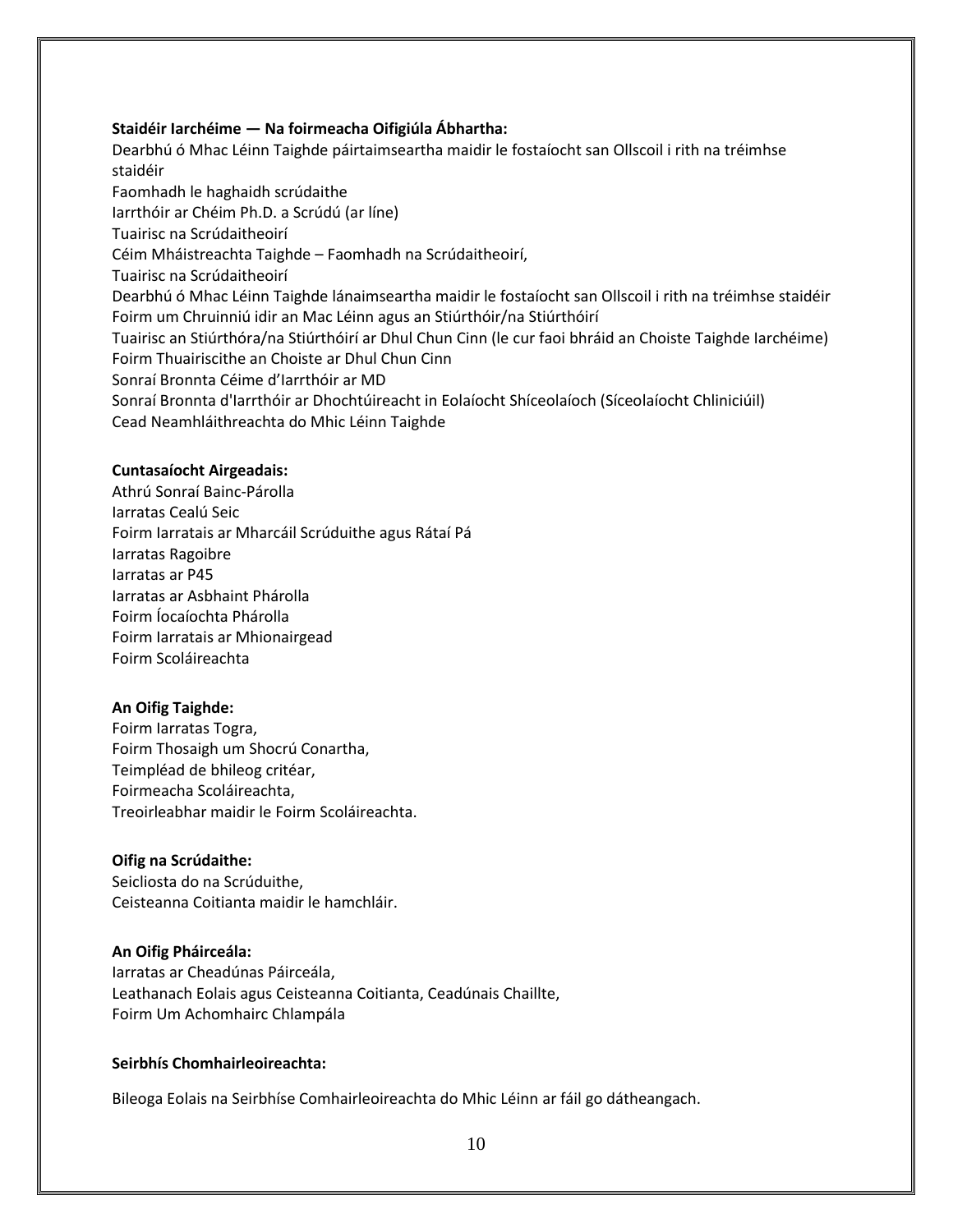## **Caibidil 4: Ag Feabhsú an tsoláthair de Sheirbhísí i nGaeilge**

Is riachtanais éigeantacha faoi Acht na dTeangacha Oifigiúla, 2003 iad na forálacha atá le feiceáil sa tábla thíos agus cloífidh an Ollscoil leis na forálacha seo.

| Modh Cumarsáide leis an bPobal                 |                                        | <b>Gealltanas</b>                                                                                                                                                                                                                                                                                                                                                                                                                                                                                                                                                                                                                                                                                                                                                                                                                            |
|------------------------------------------------|----------------------------------------|----------------------------------------------------------------------------------------------------------------------------------------------------------------------------------------------------------------------------------------------------------------------------------------------------------------------------------------------------------------------------------------------------------------------------------------------------------------------------------------------------------------------------------------------------------------------------------------------------------------------------------------------------------------------------------------------------------------------------------------------------------------------------------------------------------------------------------------------|
| réamhthaifeadta<br>ó<br>Fógraí<br><b>Bhéal</b> |                                        | Beidh na fógraí réamhthaifeadta seo a leanas i nGaeilge nó go<br>dátheangach:<br>(a) Cuirfear fógraí taifeadta ó bhéal ar fáil i nGaeilge nó go<br>dátheangach ar an nguthán nuair atá ár n-oifigí dúnta;<br>(b) Cuirfear fógraí taifeadta ó bhéal a chraoltar ar chóras fógartha<br>poiblí ar fáil i nGaeilge nó go dátheangach;<br>(c) Cuirfear fógraí ó bhéal a chruthaítear agus a chraoltar trí chóras<br>ríomhtheachtaireachta nó trí chóras ríomhfhreagartha gutháin ar<br>fáil i nGaeilge nó go dátheangach.<br>Tabhair faoi deara gur fógairtí 'taifeadta' seachas fógairtí 'beo' a<br>bhaineann le hábhar anseo.<br>Sa chás go bhfuil Ordú Logainmneacha i bhfeidhm, úsáidfear an<br>leagan Gaeilge den Logainm atá sonraithe san Ordú sin i bhfógraí<br>taifeadta ó bhéal a dhéanann comhlacht poiblí nó a dhéantar ar a<br>shon. |
| <b>Cumarsáid i Scríbhinn</b>                   | Litreacha agus<br>Post<br>Leictreonach | Tabharfar freagra ar an gcumarsáid scríofa uile sa teanga oifigiúil<br>ina bhfuarthas í.                                                                                                                                                                                                                                                                                                                                                                                                                                                                                                                                                                                                                                                                                                                                                     |
|                                                | Stáiseanóireacht                       | Ceannteidil ar stáiseanóireacht áirithe ar a n-áirítear nóta-<br>pháipéar, duillíní dea-mhéine, leatháin chlúdaigh facs, clúdaigh<br>comhad agus fillteáin eile, lipéid agus clúdaigh litreach a chur ar<br>fáil i nGaeilge nó go dátheangach.                                                                                                                                                                                                                                                                                                                                                                                                                                                                                                                                                                                               |
| <b>Comharthaí</b>                              | <b>Comharthaí</b>                      | Ní mór an chomharthaíocht uile a chuireann OÉ Gaillimh in airde<br>nó a chuirtear in airde thar a ceann a bheith i nGaeilge nó<br>dátheangach, faoi réir na rialachán (I.R. Uimh 391/2008).                                                                                                                                                                                                                                                                                                                                                                                                                                                                                                                                                                                                                                                  |
| Foilseacháin                                   | Foilseacháin                           | Foilseofar cáipéisí ina leagtar amach tograí polasaí poiblí, cuntais<br>iniúchta nó ráitis airgeadais, tuarascálacha bliantúla agus ráitis<br>straitéise i nGaeilge agus i mBéarla ag an am céanna.                                                                                                                                                                                                                                                                                                                                                                                                                                                                                                                                                                                                                                          |
|                                                | Ciorcláin / Cora Poist                 | I gcás ina ndéanfaidh comhlacht poiblí cumarsáid i scríbhinn nó leis<br>an bpost leictreonach leis an bpobal i gcoitinne nó le haicme den<br>phobal i gcoitinne chun faisnéis a thabhairt don phobal nó don<br>aicme, cinnteoidh an comhlacht gur i nGaeilge, nó i mBéarla agus i<br>nGaeilge, a bheidh an chumarsáid                                                                                                                                                                                                                                                                                                                                                                                                                                                                                                                        |
| An Ghaeltacht                                  | Logainmneacha<br>Gaeltachta            | Bainfear úsáid as Logainmneacha Oifigiúla na gceantar Gaeltachta<br>de réir na reachtaíochta atá daingnithe.                                                                                                                                                                                                                                                                                                                                                                                                                                                                                                                                                                                                                                                                                                                                 |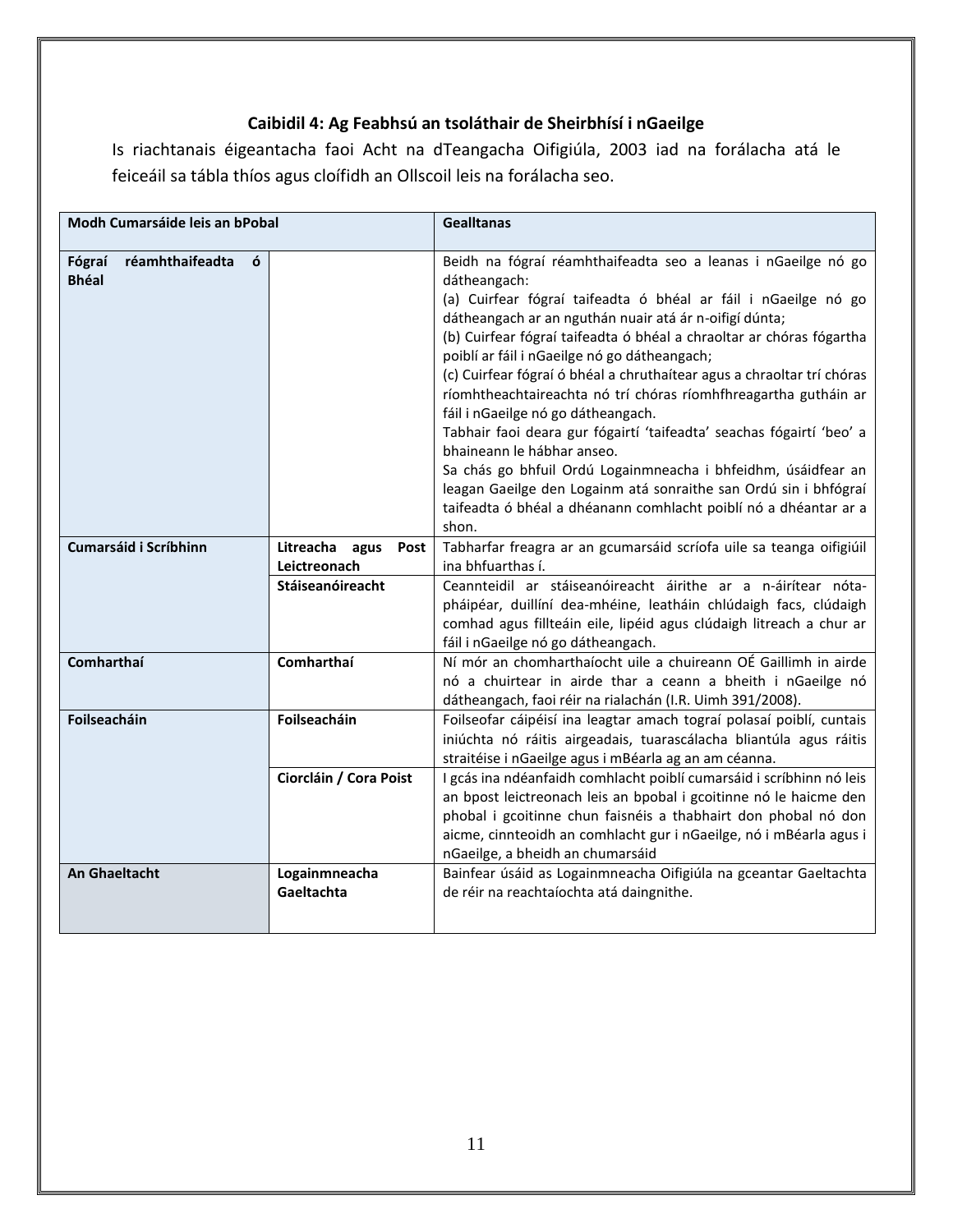#### **4.1 Cumarsáid leis an bpobal**

Mar a aontaíodh sa chéad scéim teanga, cinnteoidh an Ollscoil go mbeidh an teachtaireacht réamhthaifeadta, a chuireann fáilte roimh ghlaoiteoirí, dátheangach agus an Ghaeilge chun tosaigh ar an mBéarla. Más duine a fhreagraíonn an glaoch ar mhalartán na hOllscoile, beannófar don ghlaoiteoir sin i nGaeilge ar dtús agus i mBéarla ina dhiaidh sin. Leanfar ar aghaidh leis an gcomhrá ansin sa teanga is rogha leis an té a rinne an glaoch. Tá rogha ag an gcustaiméir a ghlaonn ar an Ollscoil ón taobh amuigh rogha uimhir a 4 a roghnú chun seirbhís trí Ghaeilge a fháil. Má tá an fholíne chuí ar eolas ag an gcustaiméir, d'fhéadfaí an glaoch a chur tríd go huathoibríoch nó mura bhfuil, cuirfear an glaoch díreach ar aghaidh chuig oibreoir malartáin a bhfuil Gaeilge aici/aige.

I gcomhréir leis an dea-chleachtas caighdeánach Seirbhísí Ardchaighdeán a sholáthar do Chustaiméirí, leanfar lena chinntiú go dtabharfaidh na hoibreoirí malartáin:

- an beannú do chustaiméirí i nGaeilge agus i mBéarla araon,
- go mbeidís eolach ar choincheap na tairisceana gníomhaí,
- go mbeadh socruithe oiriúnacha ann le go mbeadh siad in ann custaiméirí a chur i dteagmháil gan mhoill le cibé oifig nó oifigeach atá freagrach as an tseirbhís a bhítear a lorg trí Ghaeilge.

#### **4.2 Suíomh Gréasáin na hOllscoile**

Tá roinnt athruithe tagtha ar struchtúir eagraíochtúla, ar sheirbhísí agus ar oifigí/ranna na hOllscoile ó thús an Dara Scéim Teanga. Cuireadh suíomh gréasáin na hOllscoile ar ardán teicniúil nua le linn an Dara Scéim Teanga.

Leanfar le gealltanais an Dara Scéim Teanga<sup>3</sup> i ndáil le suíomh gréasáin na hOllscoile agus cuirfear leis an ábhar seo go leanúnach<sup>4</sup> le go mbeadh fáil ar na gnéithe is tábhachtaí a bhíonn de dhíth ar mhic léinn agus ar fhoireann na hOllscoile, mar aon leis an bpobal mór, ar mian leo déileáil leis an Ollscoil trí Ghaeilge.

Sa bhreis air sin, cruthófar leathanach tairsí nua don Ghaeilge le linn na scéime seo.

#### **4.3 Oifig Margaíochta agus Cumarsáide**

<u>.</u>

 $3$  Beidh fáil ar an ábhar seo ar www.nuigalway.ie agus www.oegaillimh.ie

<sup>&</sup>lt;sup>4</sup> Féach aguisín 1.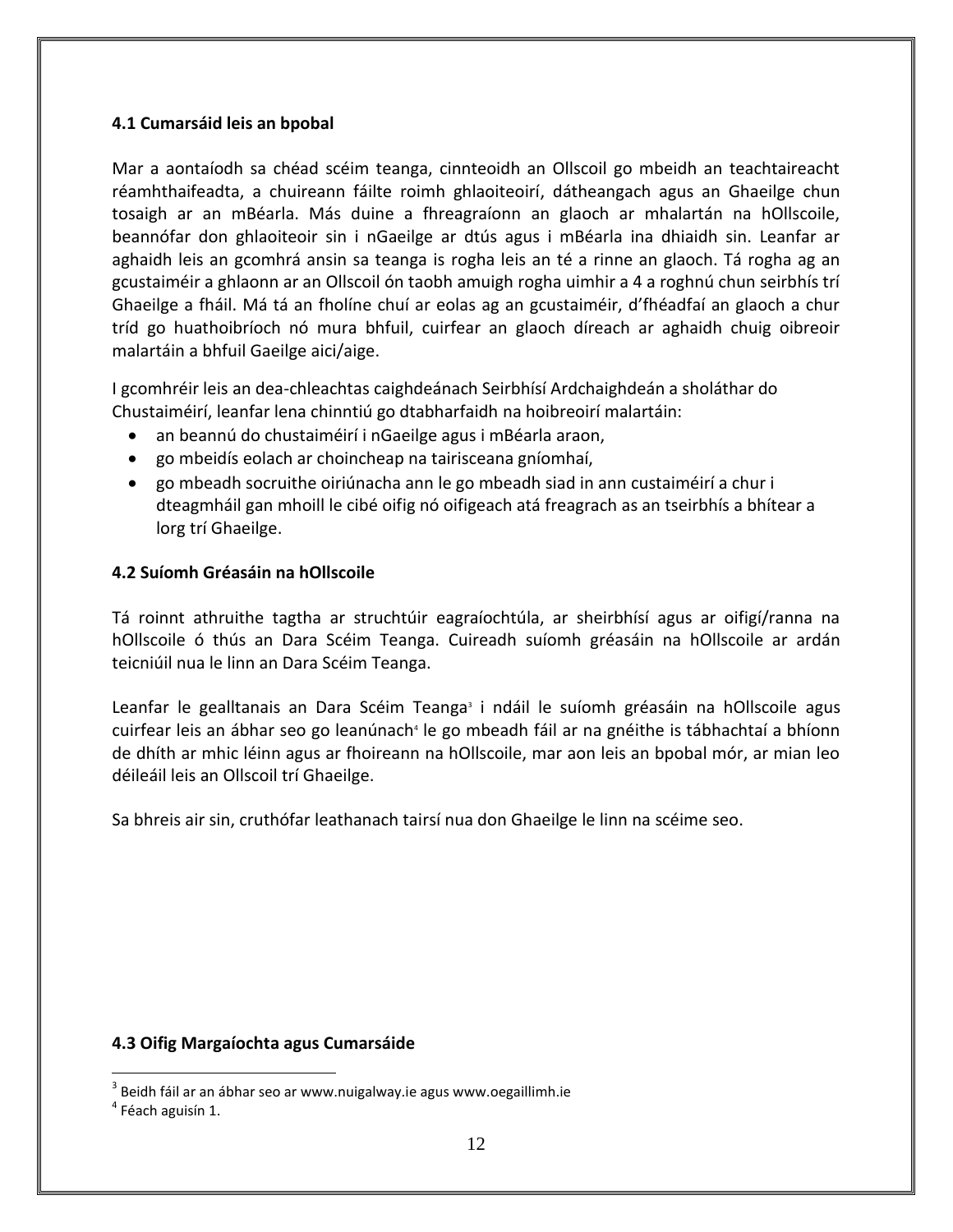Cruthaíonn an Oifig Margaíochta agus Cumarsáide nasc idir na meáin agus an saineolais atá le fáil in OÉ Gaillimh. Tá trí phríomhrannóg san Oifig. Bíonn an Phreasoifig i dteagmháil leis na meáin chumarsáide ar bhonn laethúil agus déanann siad preasráitis agus grianghraif a eisiúint maidir le scéalta nuachta agus imeachtaí na hOllscoile. Tá an fhoireann margaíochta dírithe ar cháil na hOllscoile a chur chun cinn go náisiúnta agus go hidirnáisiúnta. Tá sé mar dhualgas ar an Oifigeach Cumarsáide Inmheánaí pobal OÉ Gaillimh – idir mhic léinn agus chomhaltaí foirne – a choinneáil ar an eolas maidir le saothar agus saol na hOllscoile.

#### **Preasráitis**

Leanfar leis an gcóras a bunaíodh sa chéad scéim go bhfoilseofar preasráitis chorparáideacha i nGaeilge agus i mBéarla (preasráitis chorparáideacha<sup>5</sup>, preasráitis nach mbíonn de dhíth go pras, etc.) Mar chuid den dara scéim, aontaíodh go bhfoilseofaí 33% de na preasráitis chorparáideacha a dhíríonn go sonrach ar chliaint inmheánacha agus sheachtracha de chuid na hOllscoile go comhuaineach. I gcás preasráiteas a eisítear do na meáin chumarsáide Ghaeilge amháin, is i nGaeilge amháin a eisítear iad sin.

#### **Teagmháil leis na Meáin Chumarsáide**

Cuireadh painéal le chéile sa chéad scéim teanga de chainteoirí Gaeilge a bheadh ar fáil chun agallaimh a dhéanamh leis na meáin Ghaeilge. Déanfar nuashonrú ar an eolaire d'urlabhraithe Gaeilge mar is cuí. Beidh an t-eolaire seo ar fáil ar shuíomh idirlín an Oifig Margaíochta agus Cumarsáide roimh dheireadh na scéime seo.

#### **Feachtais Mhargaíochta na hOllscoile**

Is iomaí feachtas margaíochta a bhíonn ag an Ollscoil. Díreofar sa scéim teanga seo ar na mórfheachtais mhargaíochta a reáchtálann an Ollscoil go bliantúil atá dírithe ar mhic léinn reatha, ar mhic léinn ionchasacha agus ar phobal na hOllscoile trí chéile.

#### **Feachtais Sheachtracha**

<u>.</u>

#### **Laethanta Oscailte na hOllscoile**

<sup>&</sup>lt;sup>5</sup> Is éard is 'gnóthaí corparáideacha' ná gnóthaí a bhaineann leis an Ollscoil go ginearálta, seachas le rannóg nó gníomhaíocht ar leith laistigh de agus nach mbeadh mórán tóir ag an bpobal Ollscoile trí chéile uirthi. Sampla de na scéalta a thiocfadh faoin sainmhíniú sin ná mórthionscnamh caipitil, tionscnamh suntasach polasaí acadúil, mórfhorbairt ar mhaithe le mic léinn, cuairt ón Uachtarán nó ón Taoiseach, Bronnadh Céime Oinigh, agus a leithéid. Ina dhiaidh sin féin, beidh breithiúnas le déanamh ar ndóigh i gcónaí faoin tábhacht a bhaineann le heachtra nó scéal ar leith i gcomhthéacs na hOllscoile go ginearálta.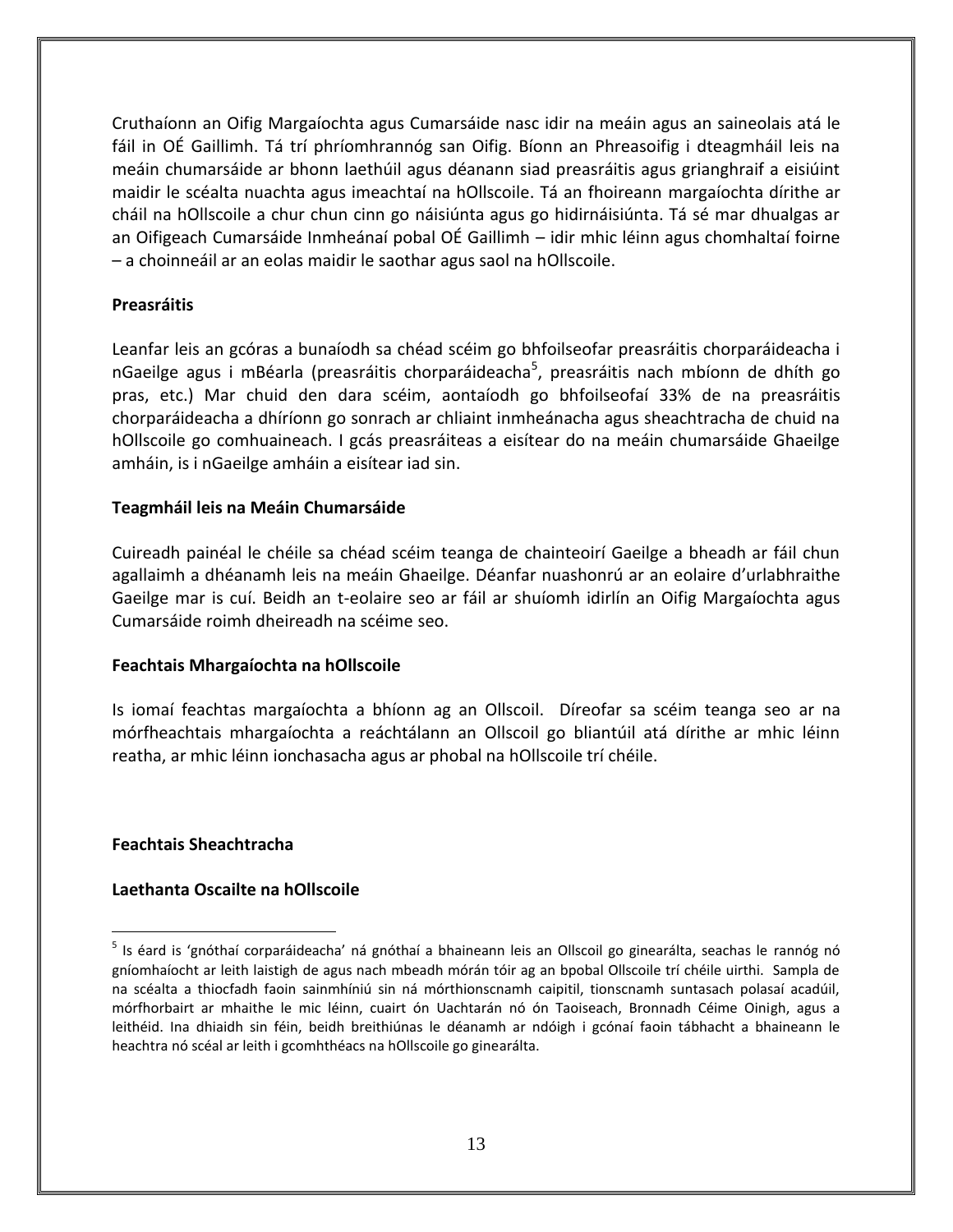- Laethanta Oscailte d'Fhochéimithe
- Laethanta Oscailte d'Iarchéimithe

Is cuid an-tábhachtach do straitéis earcaíochta OÉ Gaillimh iad na Laethanta Oscailte. Tuigtear an tábhacht ollmhór a bhaineann leis na Laethanta Oscailte agus an ról lárnach atá ag an nGaeilge sna hócáidí seo. Seolfar comhfhreagras dátheangach i bhfoirm litreach chuig na scoileanna dara leibhéal uile ag tabhairt cuiridh agus faisnéise dóibh faoi na Laethanta Oscailte. Is i nGaeilge amháin nó go dátheangach a chuirtear comhfhreagras chuig Gaelcholáistí agus scoileanna Gaeltachta dara leibhéal na tíre.

Beidh seastán faoi leith ag na Laethanta Oscailte a dhéanfaidh cur síos ar na seirbhísí Gaeilge uile atá ar fáil san ollscoil. Beidh suaitheantas saindeartha 'G' ar dhaoine atá páirteach sna laethanta oscailte seo a bheidh in ann seirbhís trí Ghaeilge a sholáthar.

Reáchtáiltear Turais ar fud an champais i rith na laethanta oscailte d'fhochéimithe. Beidh deis ag mic léinn ionchasacha, tuismitheoirí, múinteoirí agus múinteoirí gairmthreorach turas ar fud an champais a dhéanamh trí mheán na Gaeilge.

## **Feachtais a bhaineann leis An Lár-Oifig Iontrála (CAO)**

Reáchtáiltear dhá mhórfheachtas Ollscoile a bhaineann leis an CAO gach bliain.

- **CAO**
- **Athrú Intinne an CAO**

Is feachtais thábhachtacha iad seo i bhféilire na hOllscoile agus tá ról faoi leith ag an nGaeilge sna feachtais seo freisin. Is iad daltaí na hardteistiméireachta spriocghrúpa na bhfeachtas thuasluaite agus cuirtear litreacha chuig na meánscoileanna i nGaeilge amháin nó go dátheangach. Tá 10% de mhic léinn na hOllscoile ag déanamh staidéir ar an nGaeilge nó trí mheán na Gaeilge.<sup>6</sup>

## **Seachtain Ionduchtaithe mhic léinn na chéad bhliana**

Déanfar poiblíocht ar an Tairiscint Ghníomhach agus ar an tsiombail 'G' i leabhrán na gColáistí agus na Scoileanna. Cuirfear an 'G' le taobh na n-oifigí agus na n-ionad a bhfuil seirbhísí trí Ghaeilge ar fáil iontu. Déanfar fógraíochta ar an 'G' freisin i nDialann Chomhaltas na Mac Léinn. Beidh suaitheantas saindeartha 'G' ar dhaoine a bhfuil Gaeilge acu a bheidh páirteach in imeachtaí Fáilte*Fest* na hOllscoile agus le linn na seachtaine ionduchtaithe do lucht na chéad bhliana.

## **Feachtais Inmheánacha**

1

<sup>6</sup> Réamheolaire Fochéime 2016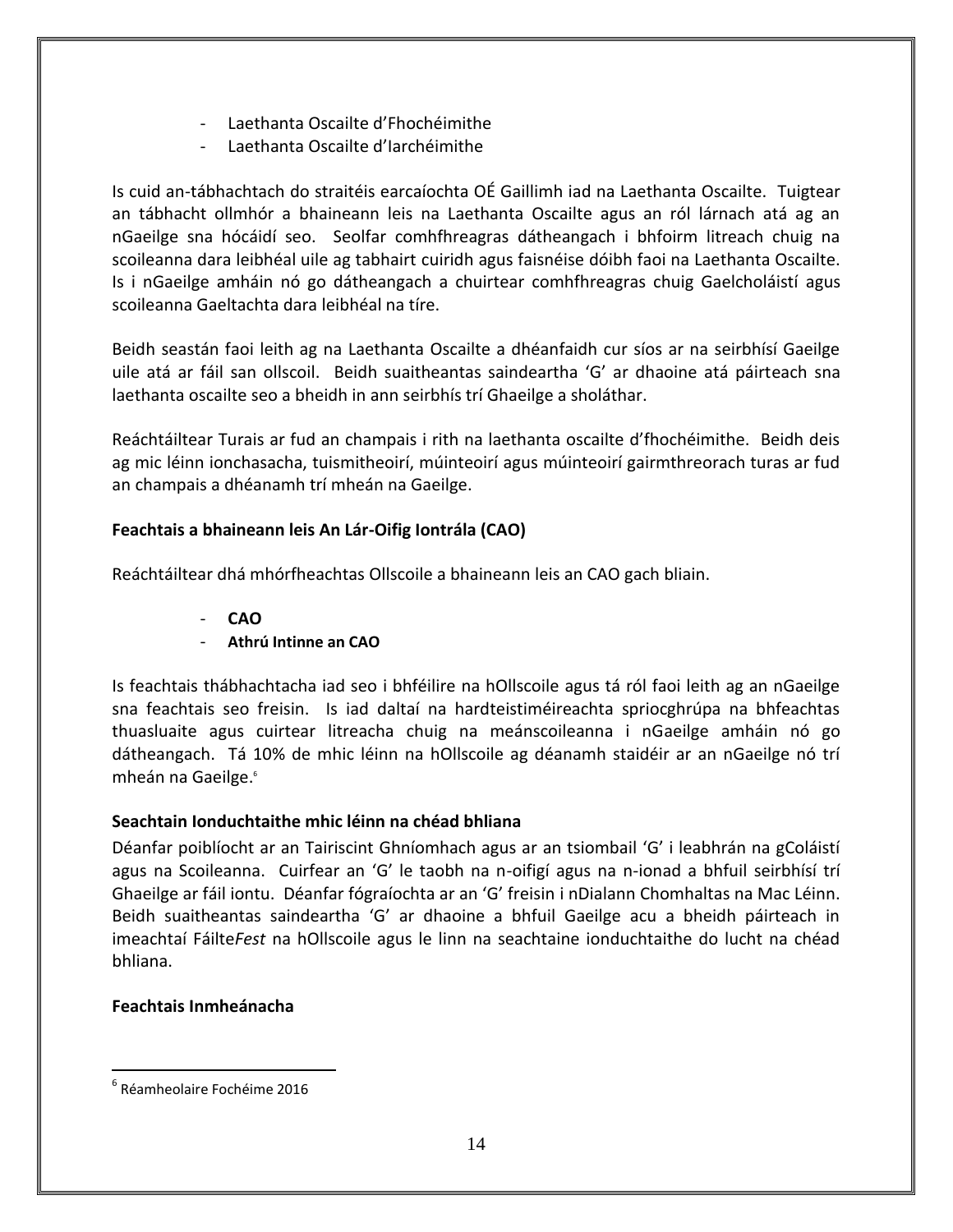#### - **Suirbhé Náisiúnta na Mac Léinn**

Reáchtáiltear an suirbhé seo go bliantúil. Scaiptear é ar mhic léinn atá sa Chéad Bhliain, sa Bhliain Deiridh agus ar mhic léinn atá ar Chúrsaí Múinte Iarchéime. Bíonn rogha ag an mac léinn an suirbhé a chomhlánú trí Ghaeilge nó trí Bhéarla.

#### - **Ríomhiris FYI (First Year In)**

Is iris leictreonach í seo a scaiptear ar mhic léinn na chéad bhliana ag tréimhsí tábhachtacha sa bhliain acadúil. Scaipfear cóip dhátheangach de na naoi n-eagrán éagsúla ar na mic léinn i rith na bliana.

#### **[Seirbhísí Idirghníomhacha](http://www.ahg.gov.ie/ie/AnGhaeilge/AchtnadTeangachaOifigiula2003/FileLinks/Seirbhísí%20Idirghníomhacha.pdf)**

Mar a aontaíodh sa dara scéim teanga, cuirtear na seirbhísí idirghníomhacha ar an idirlíon i.e. na seirbhísí lena gcuirtear ar chumas an phobail iarratas a dhéanamh, sochair a fháil nó íocaíochtaí a dhéanamh. Is iad seo a leanas na seirbhísí idirghníomhacha atá ag OÉ Gaillimh:

<span id="page-14-0"></span>**Córas PAC**: Féadfar iarratas a dhéanamh ar chúrsaí Iarchéime ar líne i nGaeilge nó i mBéarla. **Córas Íocaíochta Páirceála**: Féadfar an leagan Gaeilge nó an leagan Béarla den chóras a úsáid.

#### **4.4 Ag Feabhsú Soláthar Seirbhísí i nGaeilge sa Ghaeltacht**

Tá trí cinn d'Ionaid Ollscoile ag Acadamh na hOllscolaíochta Gaeilge sa Ghaeltacht. Tá comhionann le 39 ball foirne lánaimseartha ag obair sna hIonaid atá lonnaithe i nGaoth Dobhair i gContae Dhún na nGall, i gCarna agus ar an gCeathrú Rua i gContae na Gaillimhe. Déantar cláir léinn éagsúla idir leibhéil 7-8 den Chreat Náisiúnta Cáilíochtaí a reáchtáil sna hIonaid Ghaeltachta. Bíonn meascán soláthair idir thumchúrsaí sealbhaithe teanga, dhianchúrsaí sealbhaithe teanga agus sainchláir, leithéidí na dTréimhsí Foghlama Gaeltachta d'Ábhar Oidí, á gcur ar fáil le linn na bliana acadúla agus i gcaitheamh an tsamhraidh sna hIonaid go léir. Freastalaíonn líon mór mac léinn ar chúrsaí an Ionaid a bhfuil mar sprioc acu an Ghaeilge a shealbhú.

Ina cheann sin cuirtear sainchláir don oideachas pobail (Cúrsa Rochtana Ollscoile) mar aon le cláir chomhchineáil ar fáil a fhreastalaíonn ar riachtanais oideachais na bpobal a mbíonn na hIonaid ag feidhmiú iontu. Tugtar faoi deara go bhfuil na hIonaid lonnaithe i Limistéir Phleanála Teanga éagsúla, ceantair a bhfuil feidhm shuntasach leo mar fhearainn bhuanaithe teanga faoi réir Acht na Gaeltachta 2012. Oibreoidh na hIonaid Ollscoile sa Ghaeltacht i gcomhar le pobail áitiúla le go dtabharfaí feidhm do Phleananna Teanga atá faofa ar an Aire Cultúir, Oidhreachta agus Gaeltachta mar chuid de phróiseas na pleanála teanga sa Ghaeltacht.

Cuirfear na seirbhísí seo a leanas ar fáil sna hIonaid trí Ghaeilge:

- Seirbhísí Teagaisc agus Taighde
- Seirbhísí a bhaineann le Riarachán Acadúil Chlár Léinn an Acadaimh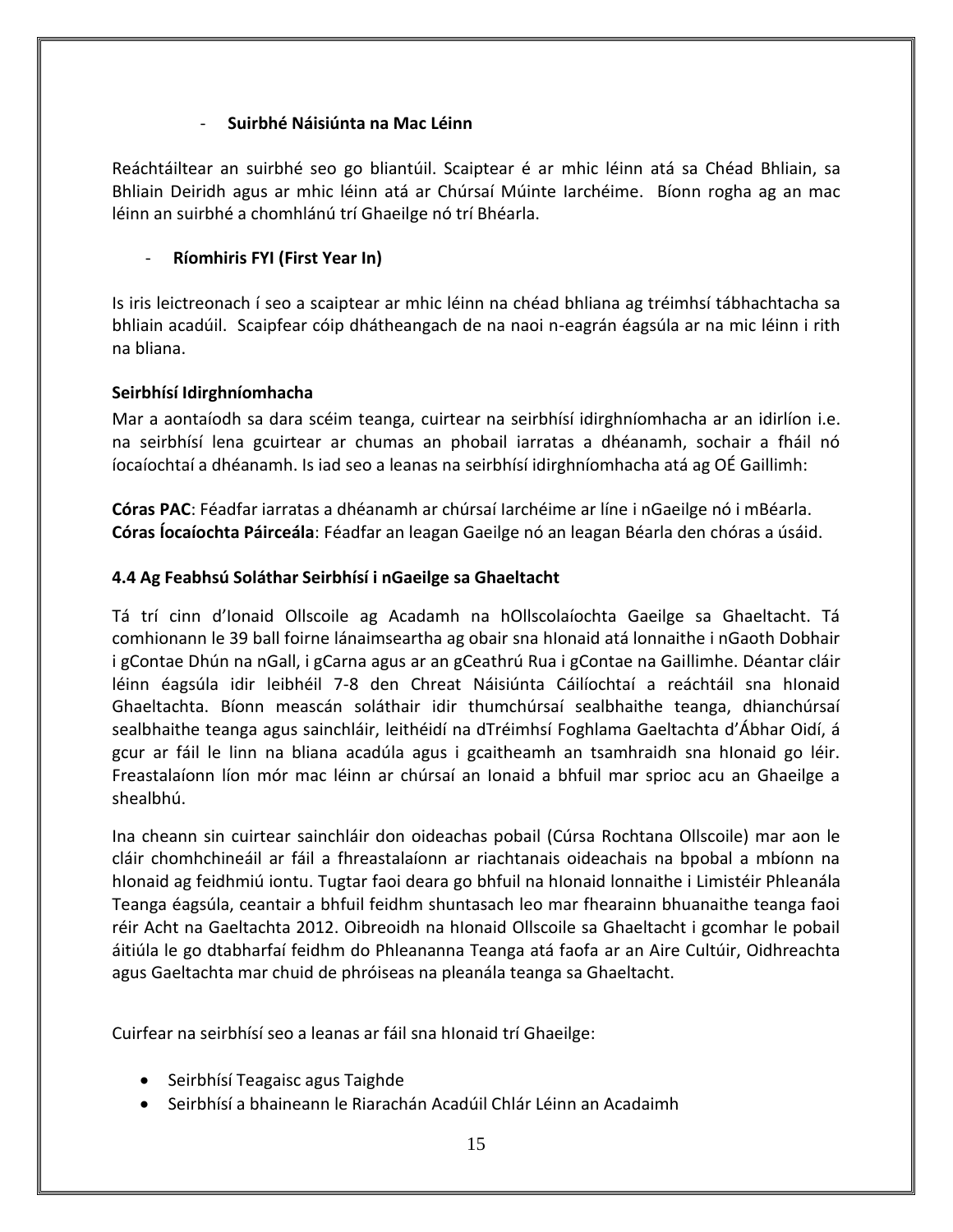- Seirbhísí Eolais don Phobal, do Mhic Léinn agus do Phobal na hOllscoile
- Seirbhís Lóistín do Mhic Léinn

#### **4.5 Láithreacha seach-champais na hOllscoile**

D'fhonn a chinntiú go mbainfidh an Ollscoil cuspóirí náisiúnta amach, tá aghaidh á tabhairt aici ar straitéis an Údaráis um Ard-Oideachais, straitéis *Landscape*. Tá an Ollscoil ag tabhairt Coláiste san Aingeal i Sligeach agus Coláiste Bainistíochta Óstáin Shionainne go hiomlán faoi choimirce na hOllscoile. Tá 4 Acadamh Leighis ag an Ollscoil (Béal Átha na Sluaighe, Caisleán an Bharraigh, Sligeach agus Leitir Ceanainn) agus tá ceangal aici le Coláiste Ealaíne Bhoirne freisin. Déanfar iniúchadh ar na láithreacha seo le linn thréimhse fheidhmithe na scéime agus déanfar na socruithe cuí dá réir le go mbeifí ag cloí leis an Acht agus le gealltanais na scéime.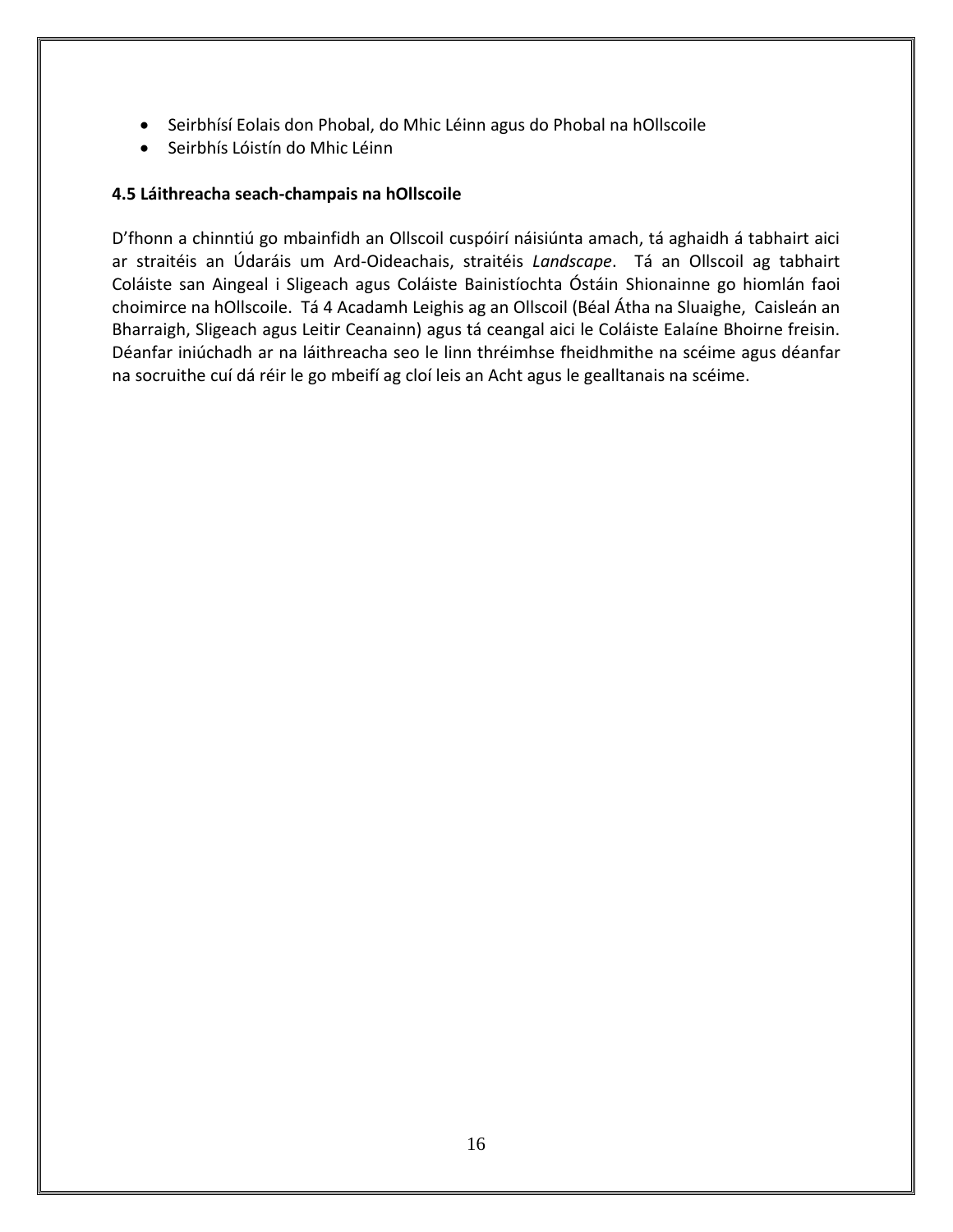#### **Caibidil 5: Seirbhísí Acadúla arna soláthar trí mheán na Gaeilge**

Gné ar leith de ról OÉ Gaillimh mar Ollscoil is ea a gealltanas straitéiseach maidir le hoideachas Ollscoile trí mheán na Gaeilge a sholáthar. Rinneadh tagairt don ghealltanas seo an chéad lá riamh in Acht Choláiste Phríomh-Scoile na Gaillimh 1929. Ar mholadh ón Ollscoil, thug an Stát aitheantas in athuair dó in Acht an Choláiste Ollscoile Gaillimh (Leasú) 2006 mar ghné riachtanach leanúnach de phleanáil forbartha straitéisí na hOllscoile. Tá Pobal na Gaeltachta agus na Gaeilge luaite go sonrach i bPlean Straitéiseach reatha na hOllscoile agus tá ról tábhachtach príomhúil ag an Ollscoil seo go náisiúnta maidir le hoideachas ollscoile a chur ar fáil trí mheán na Gaeilge. Is é Acadamh na hOllscolaíochta Gaeilge an phríomhfheithicil atá ag an Ollscoil chun aghaidh a thabhairt ar na riachtanais sin. Tugann sé ceannaireacht shoiléir acadúil do phobal na Gaeilge, agus tá sé freagrach as cláir, taighde agus seirbhísí eile trí mheán na Gaeilge a fhorbairt agus a chur ar fáil. Leanfaidh OÉ Gaillimh ar aghaidh ag cur sárchaighdeán chun cinn i sealbhú teanga i measc chláir theanga Ghaeilge na hOllscoile. Lena chois sin, oibreoimid le cinntiú go n-aithnítear inniúlacht teanga ár gcéimithe mar scil a chuireann lena ninfhostaitheacht.

Tá ionaid Ghaeltachta na hollscoile ar an gCeathrú Rua, i gCarna agus i nGaoth Dobhair lárnach maidir le foirmiú teangeolaíoch archaighdeáin a thairiscint do mhic léinn chomh maith le taithí foghlama Leanfaimid orainn ag cur cláir chreidiúnaithe thumoideachais ar fáil in ionaid Ghaeltachta na hOllscoile seo do mhic léinn as OÉ Gaillimh agus as institiúidí ardoideachais eile in Éirinn agus thar lear. Cuireann Acadamh na hOllscolaíochta Gaeilge agus Roinn na Gaeilge le stádas agus le húsáid na Gaeilge de shíor trí fhreastal ar phobal teanga beoga na hOllscoile, idir mhic léinn agus chomhaltaí foirne, ar bhealaí réalaíocha agus ábhartha. Dearbhaímid chomh maith an ról atá againn maidir le tacú le pobal na Gaeilge go réigiúnach agus an ról atá againn i dtacú le Gaillimh mar chathair dhátheangach.

Ina theannta sin, tacaíonn Acadamh na hOllscolaíochta Gaeilge le Coláiste an Ghnó maidir le seachadadh an BComm le Gaeilge agus le modúil theangabhunaithe a sheachadadh i gColáiste an Leighis, na hAltrachta agus Eolaíochtaí Sláinte ag Leibhéal 8. Tá teacht ar mhodúil Ghaeilge ag Leibhéal 8 ag mic léinn i gColáiste na hEolaíochta (BSc) ó Mheán Fómhair 2016. Is iad na cláir a bhaineann le hAcadamh na hOllscolaíochta Gaeilge a chuirtear ar fáil tríd an Lár-Oifig Iontrála, ná: an BA sa Chumarsáid agus an BA sa Ghaeilge agus Léann an Aistriúcháin. Tá teacht ag mic léinn Choláiste na nDán ar Léann an Aistriúcháin mar ábhar freisin. Tá athbhreithniú céime déanta ar GY106 (BA sa Chumarsáid) agus tá céim leasaithe (Cumarsáid agus Gaeilge) á sheachadadh ó champas na hOllscoile i nGaillimh ó Mheán Fómhair 2016. Tá deis ag mic léinn a bheith ag gabháil de Léann an Aistriúcháin agus Fraincis trí Ghaeilge mar chomhchéim i gColáiste na nDán, na nEolaíochtaí Sóisialta agus an Léinn Cheiltigh mar thoradh ar an Tríú Gairm de Thionscnamh na nArdscileanna Gaeilge. Cuirtear clár páirtaimseartha céime ar fáil ag Leibhéal 8 chomh maith, an BA sa Ghaeilge Fheidhmeach, i gcomhar le Roinn na Gaeilge. Clár ceithre bliana é seo a ndéantar seachadadh air tríd an bhfoghlaim chumaisc. Beidh Acadamh na hOllscolaíochta Gaeilge ag cuidiú le seachadadh a dhéanamh ar chéim nua ceithre bliana sa Ghaeilge in OÉ Gaillimh a mbeidh mar phríomhsprioc aici cur le cumas teanga chéimithe na hOllscoile.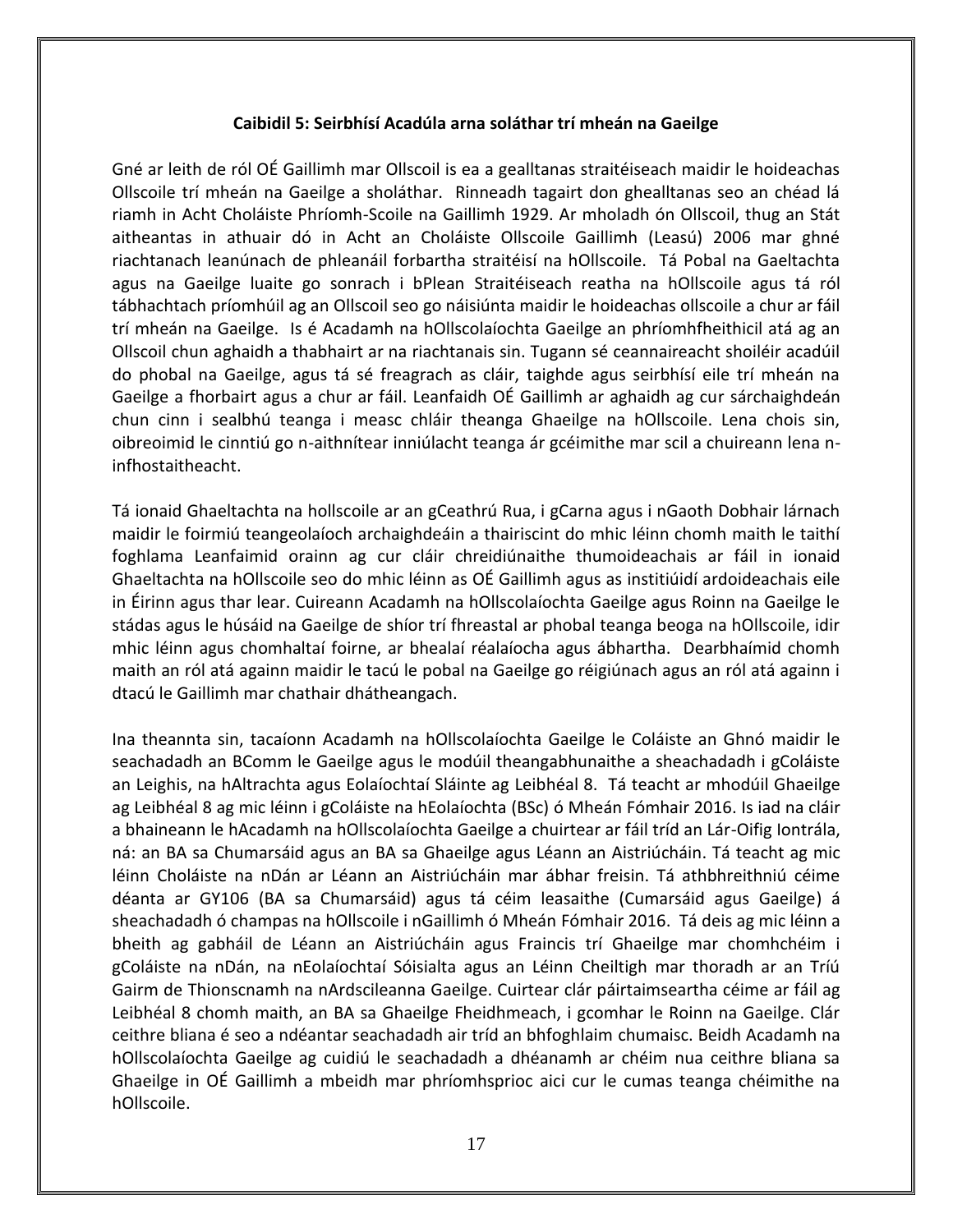#### **Cúrsaí Iarchéime**

#### **MA Léann Teanga**

Is é aidhm an chúrsa seo oiliúint iarchéime i ngnéithe den léann feidhmeach teanga a chur ar mhic léinn a chuirfidh ar a gcumas feidhmiú go gairmiúil trí Ghaeilge, in earnálacha éagsúla. Tabharfaidh an cur chuige seo deis do na mic léinn speisialtóireacht sa Léann Teanga a bhaint amach san Aistriúchán nó sa Phleanáil Teanga sa bhreis ar chroímhodúil i réimsí na neolaíochtaí teanga, taighde agus na Gaeilge. Tríd an bhfoghlaim chumaisc, in imeacht dhá bhliain, a chuirtear an MA/Dioplóma Iarchéime (Léann Teanga) ar fáil.

#### **MA/Dioplóma Iarchéime (Ateangaireacht Chomhdhála)**

Is é aidhm an chláir seo mic léinn a oiliúint i sainscileanna ghairm na hateangaireachta comhdhála agus an t-eolas sainiúil a bhaineann leis an ngairm sin, ionas go mbeidh ar a gcumas na deiseanna fostaíochta ateangaireachta a thapú. Tá an clár seo bunaithe ar an gCéim Mháistreachta Eorpach in Ateangaireacht Chomhdhála, clár a forbraíodh i gcomhar le hinstitiúidí an Aontais Eorpaigh agus atá á chur ar fáil in 18 dtír san Eoraip. Is é seo an t-aon chlár dá leithéid atá ar fáil in Éirinn.

#### **MA / Dioplóma Iarchéime (Cumarsáid)**

Is é aidhm an chúrsa seo oiliúint a chur ar fáil do mhic léinn i ngnéithe éagsúla de ghairm agus d'ealaín na Cumarsáide. Tabharfaidh an clár forléargas ar na príomhréimsí acadúla a bhaineann leis na meáin chumarsáide agus deiseanna praiticbhunaithe san iriseoireacht, sa scannánaíocht agus i réimsí eile na meán. Déanfar anailís chriticiúil ar na múnlaí agus ar na coinbhinsiúin a bhaineann le dearadh ábhair na meán agus pléifear treochtaí comhaimseartha na meán cumarsáide ina gcomhthéacs staire, sóisialta, cultúrtha agus teanga.

#### **Teastas Iarchéime (Ardscileanna Gaeilge do Mhúinteoirí)**

Tá an teastas iarchéime seo á thairiscint go páirtaimseartha ag Ollscoil na hÉireann, Gaillimh ag Leibhéal 9 den Chomhchreat Náisiúnta Cáilíochtaí do mhúinteoirí cáilithe ar mhian leo cur lena scileanna teanga agus ardchumas cruinnis agus úsáide teanga a shaothrú i gcomhthéacsanna teagaisc agus foghlama. Tá sé oiriúnach d'oidí bunscoile agus iar-bhunscoile, do mhúinteoirí Gaeilge agus do mhúinteoirí atá ag teagasc ábhair trí Ghaeilge i ngaelscoileanna, i ngaelcholáistí agus i scoileanna Gaeltachta. Tagann an Teastas Iarchéime go dlúth le mianaidhm agus spriocanna an Pholasaí Oideachais don Ghaeltacht a sheol an Roinn Oideachais agus Scileanna sa bhliain 2017.

#### **Ard-Dioplóma sa Ghaeilge Fheidhmeach**

Is cúrsa dhá bhliain atá i gceist leis an Ard-Dioplóma sa Ghaeilge Fheidhmeach atá dírithe go príomha ar mhic léinn a bhfuil céim onóracha bainte amach acu cheana féin i ndisciplín seachas an Ghaeilge ach atá ag iarraidh an Ghaeilge a shaothrú mar ábhar acadúil ag leibhéal 8. Dearadh ábhar an chláir léinn seo le go dtiocfadh an cháilíocht le riachtanais na Comhairle Múinteoireachta don ábhar curaclaim Gaeilge.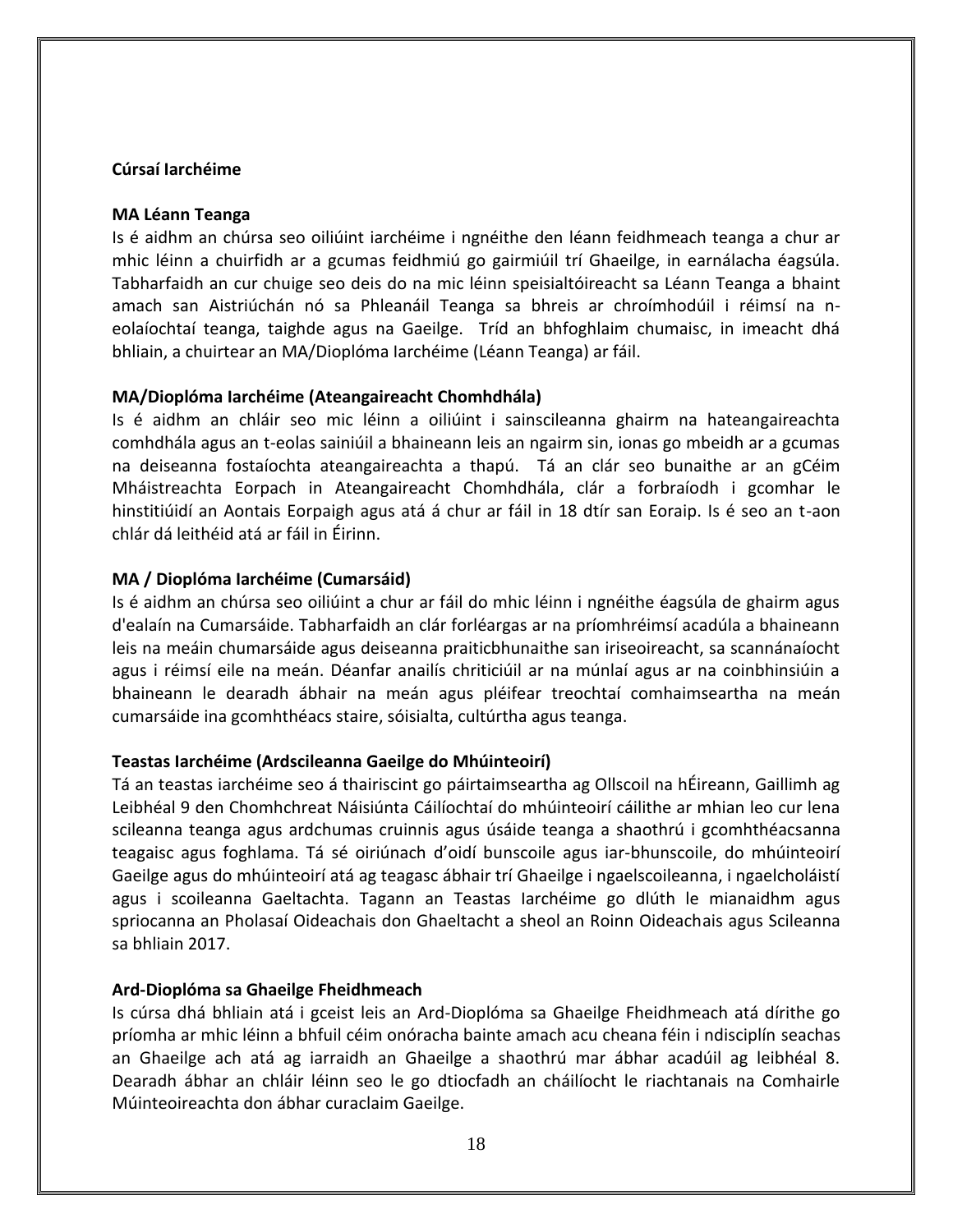#### **Scoil an Oideachais**

<span id="page-18-0"></span>Is iad Scoil an Oideachais a reáchtálann an Máistir Gairmiúil san Oideachas (MGO). Clár máistreachta in oideachas tosaigh múinteoirí dara leibhéal é MGO. Is é an t-aon chlár in oiliúint tosaigh múinteoirí dara leibhéal go hiomlán trí mheán na Gaeilge in Éirinn.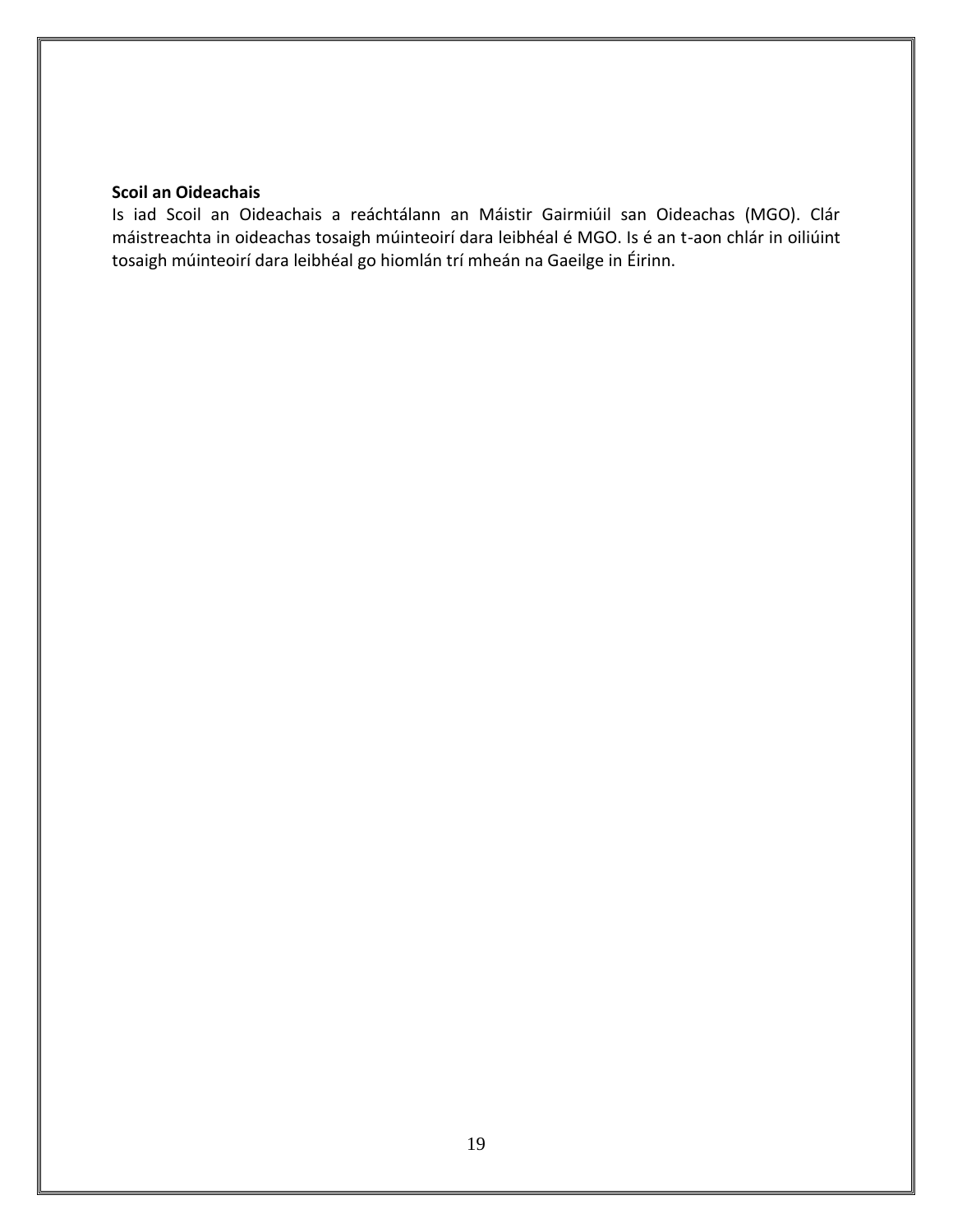#### **Caibidil 6: Ag Feabhsú Inniúlachta sa Ghaeilge**

#### <span id="page-19-0"></span>**6.1 Ról Uachtarán na hOllscoile**

Dhearbhaigh Údarás na hOllscoile tiomantas na hOllscoile don Ghaeilge agus do chultúr na Gaeilge agus athraíodh an reacht a bhaineann le ról an Uachtaráin d'fhonn dualgas a chur ar an Uachtarán ceannaireacht láidir a léiriú i leith chur chun cinn na Ghaeilge agus cultúr na Gaeilge. Chomh maith leis sin, beidh dualgas ar an Uachtarán nua dúthracht agus dea-chleachtas pearsanta a léiriú ina c(h)uid ceannasaíochta i leith na gcúraimí seo. De réir an reachta:

"Leis seo déanfar an riachtanas d'inniúlacht sa Ghaeilge do phost na hUachtaránachta san Ollscoil a chealú. Beidh sé de dhualgas ar an Uachtarán, áfach, ceannasaíocht láidir a léiriú maidir le gealltanas na hOllscoile i leith chur chun cinn na Gaeilge agus cultúr na Gaeilge mar atá leagtha amach in Acht an Choláiste Ollscoile Gaillimh (Leasú), 2006, agus i Míreanna 12 agus 18 d'Acht na nOllscoileanna, 1997 agus de réir mar a leasófar iad amach anseo. De bhreis ar seo, beidh ról gníomhach ag an Uachtarán tacú leis an obair a bheidh idir lámha ag comhghleacaithe a bhfuil ról ar leith acu san Ollscoil i bhforbairt agus i gcur chun cinn na Gaeilge mar aon le cultúr na Gaeilge. Níl an dualgas seo teoranta do na haonaid seo a leanas amháin: Acadamh na hOllscolaíochta Gaeilge, Coiste Seasta Um Cháilíocht Teanga na hOllscoile, Disciplín Gaeilge na hOllscoile, Ionad an Léinn Éirinnigh, agus an Oifig Margaíochta and Cumarsáide san Ollscoil. Chomh maith leis seo, beidh sé de dhualgas ar an Uachtarán ceannasaíocht a thabhairt maidir le Scéim Teanga na hOllscoile a fheidhmiú mar atá leagtha amach i Mír II d'Acht na dTeangacha Oifigiúla, 2003 agus de réir mar a leasfar é amach anseo. Agus na dualgais thuasluaite go léir á gcomhlíonadh ag an Uachtarán, beidh aird ar leith aige/aici ar an ról poiblí atá ag an Ollscoil maidir leis an nGaeltacht agus tacú le pobail lánGhaeilge eile. Agus é/í i mbun gnímh chun gealltanas na hOllscoile i leith na Gaeilge agus chultúir na Gaeilge a chomhlíonadh, beifear ag súil go léireoidh an tUachtarán dúthracht agus dea-chleachtas pearsanta ina c(h)uid ceannasaíochta".

#### **6.2 Plean Institiúideach Teanga**

Déanfar Plean Institiúideach Teanga a réiteach le linn thréimhse na scéime seo. Is é aidhm na pleanála ná áireamh cruinn a dhéanamh ar líon na gcainteoirí Gaeilge i measc chomhluadar na hOllscoile, leibhéil inniúlachta na foirne a áireamh agus láithreacha/líonraí teanga a aithint ionas gur féidir linn áireamh leanúnach a dhéanamh ar an inniúlacht institiúideach teanga. Cuideoidh an obair seo le réamhréiteach a dhéanamh don chóras a thiocfaidh i gcomharbacht ar scéimeanna reáchtúla teanga de réir mar a chinnfidh Oireachtas Éireann amach anseo.

Bunaithe ar an áireamh foirne, agus mar thoradh ar chomhairliúchán leathan foirne, féachfar le plean cuimsitheach a réiteach i dtaca le soláthar seirbhísí acadúla agus tacaíochta trí mheán na Gaeilge in OÉ Gaillimh. Bunófar coiste stiúrtha don obair phleanála agus beidh an fhreagracht ar Acadamh na hOllscolaíochta Gaeilge dréachtaí den phlean a réiteach le faomhadh ag an gcoiste stiúrtha. Táthar ag súil go mbeidh dréacht den phlean faoi réir ag tús an tseisiúin acadúil 2018- 2019.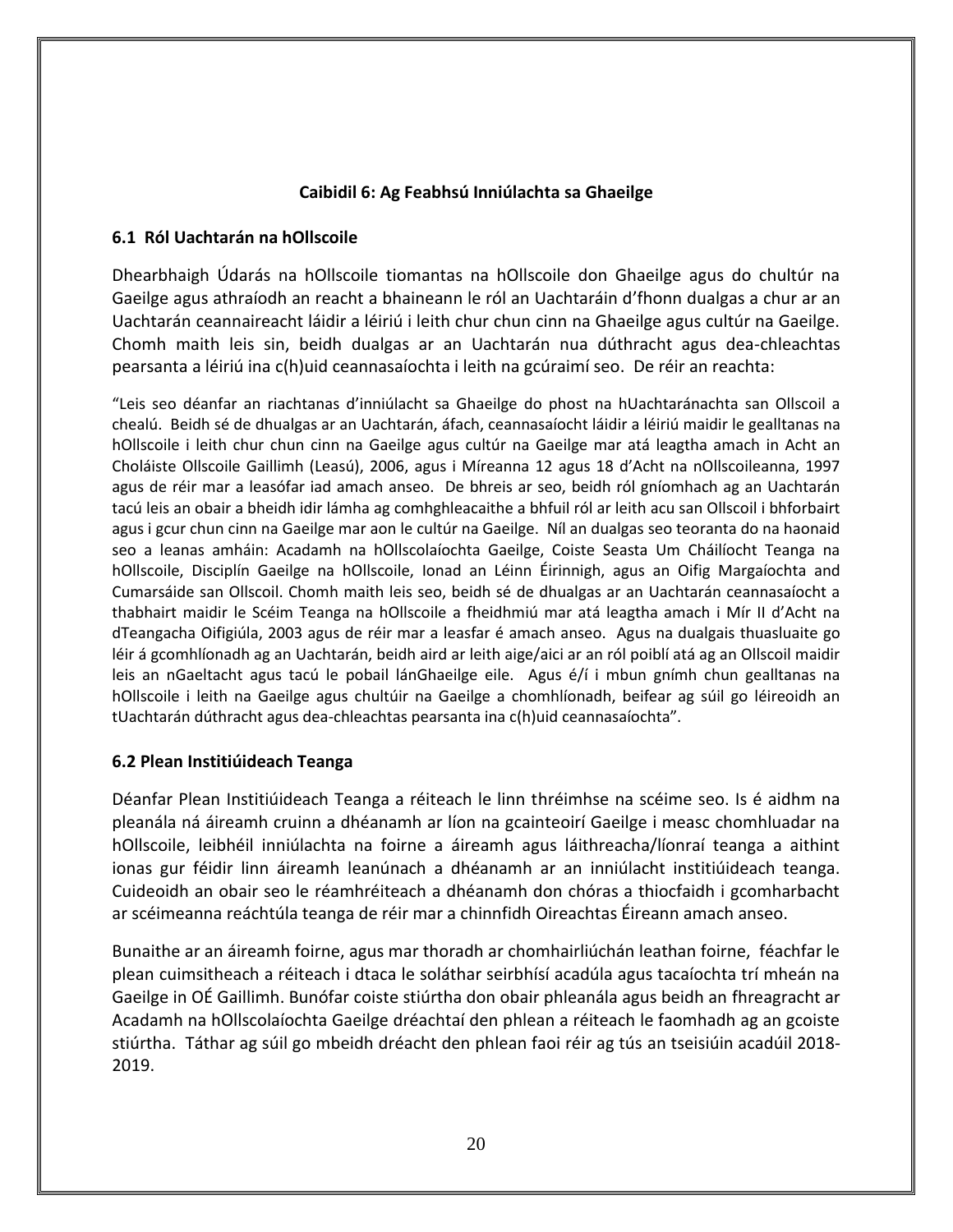#### **6.3 Earcaíocht**

Is é earcú foirne le scileanna cumasacha Gaeilge i ngach réimse d'obair Ollscoil na hÉireann, Gaillimh an príomhbhealach a bheidh ann chun barr feabhais a chur ar infhaighteacht seirbhísí i nGaeilge. Is é an Coiste Seasta um Cháilíocht Teanga (CSCT) a dhéanfaidh cinneadh maidir leis an leibhéal inniúlachta Gaeilge a bheidh luaite le post agus folúntais faoi leith á líonadh ag an Ollscoil.

Déanfar athnuachan ar bhallraíocht an Choiste le linn Thréimhse na Scéime seo. Beidh ionadaithe ó chomhluadar na hOllscoile agus baill sheachtracha ar an gcoiste de réir mar is cuí. Is é cúram an choiste riachtanas teanga a bhreithniú maidir le gach folúntas san Ollscoil. Soláthróidh an CSCT comhairle maidir le comhdhéanamh na mbord agallaimh agus tabharfaidh siad comhairle ó thaobh fheidhmiú an Reachta de maidir le cúrsaí ceapacháin. Beidh an Coiste Seasta freagrach as córas iontaofa measúnaithe a dhearadh i leith na leibhéal cuí teanga a luaitear le ceapacháin agus déanfar athbhreithniú bliantúil ar fheidhmiú an chórais mheasúnaithe faoi réir an dea-chleachtais idirnáisiúnta tástála teanga. Réiteoidh an Coiste tuairisc bhliantúil ina ndéanfar áireamh ar líon na bpostanna a breithníodh le linn na bliana, na leibhéil teanga a luadh leo agus líon na n-iarrthóirí a ndeachaigh faoi scrúdú.

Tabharfaidh an CSCT comhairle ghinearálta maidir le cur chuige na hOllscoile agus cúrsaí Gaeilge á bplé. Beidh aird ag polasaí earcaíochta na hOllscoile, atá faoi réir an chreata de nósanna imeachta comhaontaithe náisiúnta d'earcaíocht, ar an ngá chun inniúlacht Gaeilge a fheabhsú ar bhonn céimnithe. Cuirfear pacáiste ionduchtúcháin ina mbeidh cóip dár scéim chomhaontaithe, ar fáil do gach ball foirne chun a chinntiú go mbeidh siad ar an eolas faoinár ngealltanais faoin reachtaíocht

#### <span id="page-20-0"></span>**6.4 Oiliúint agus Forbairt**

Tá Ollscoil na hÉireann, Gaillimh tiomanta deiseanna a chur ar fáil don fhoireann chun freastal ar chúrsaí oiliúna Gaeilge atá creidiúnaithe go cuí. Leanfaimid orainn ag cur cúrsaí Gaeilge seach-churaclaim ar fáil don fhoireann agus do mhic léinn. Agus é seo ar siúl againn, aithnímid gurb é ceann de phríomhláidreachtaí na hOllscoile an rochtain a chuireann sí ar fáil ar oideachas agus ar sheirbhísí trí Ghaeilge, agus go gcabhraíonn sé seo le tionscnaimh níos leithne chun ilteangachas pobail agus éagsúlacht theangeolaíoch a chothú ar champas idirnáisiúnta. Cuirfear an fhoireann iomlán ar an eolas faoi áiseanna/dheiseanna chun a n-inniúlacht sa Ghaeilge a fheabhsú. Cuirtear cúrsaí Gaeilge ar fáil do bhaill foirne i rith uaireanta/taobh amuigh d'uaireanta oifige. Tá an Dioplóma sa Ghaeilge ag ceithre leibhéal éagsúla mar atá: A2, B1, B2, C1 atá ceangailte le Comhchreat Tagartha na hEorpa d'Fhoghlaim Teangacha. Eagraítear ceardlanna ar fheasacht teanga agus ar chearta teanga an chustaiméara don fhoireann ar an láthair oibre sna spriocranna atá luaite sna Scéimeanna lena chinntiú go bhfuil ar chumas na foirne cur chuige na 'Tairisceana Gníomhaí' a chur i bhfeidhm agus iad ag soláthar seirbhísí dátheangacha do chustaiméirí de chuid na hOllscoile.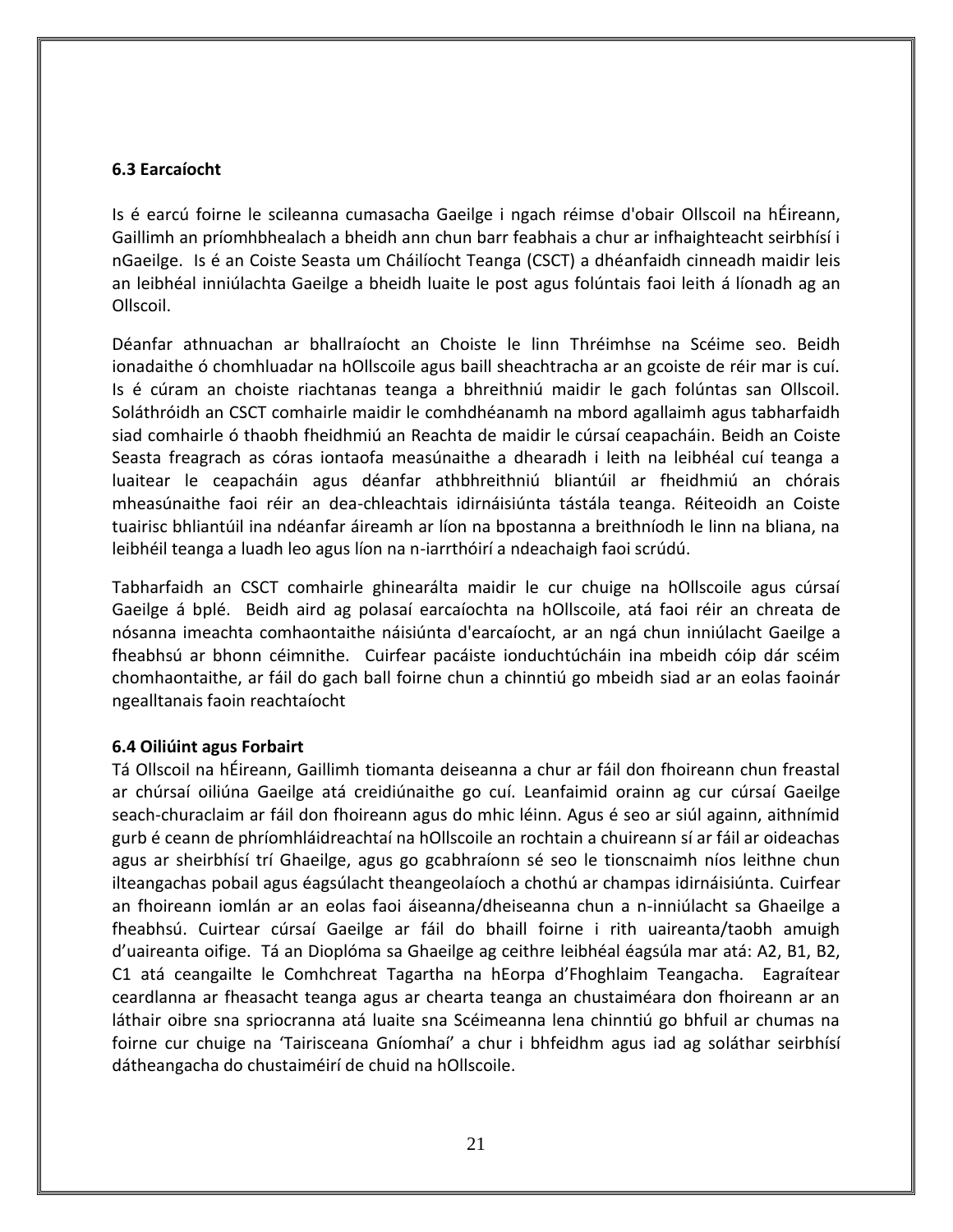I rith na bliana acadúla 2016-2017 d'fhreastail 14 ball foirne ar ranganna an Dioplóma sa Ghaeilge ag leibhéil éagsúla.

| Leibhéal       | <b>Bliain</b> | <b>Líon Foirne</b> |
|----------------|---------------|--------------------|
| A <sub>2</sub> |               |                    |
| <b>B1</b>      |               |                    |
| <b>B2</b>      |               |                    |
| $\mathsf{C}$   |               |                    |
| $\sim$         |               |                    |

Chláraigh 59 ball foirne do ranganna foirne a bhí ar siúl ag am lóin le linn na bliana acadúla 2016-2017.

#### **[Rannpháirtíocht i ngníomhaíochtaí chun an teanga a chur chun cinn/acmhainní a chur ar fáil](http://www.ahg.gov.ie/ie/AnGhaeilge/AchtnadTeangachaOifigiula2003/FileLinks/Gníomhaíochtaí%20cur%20chun%20cinn%20teanga.pdf)**

<span id="page-21-0"></span>Le linn an tríú scéim, cuirfear plean cuimsitheach d'imeachtaí cultúrtha agus sóisialta le chéile agus eagrófar na himeachtaí teangabhunaithe seo ar champas na hOllscoile. Ceapfar Comhordaitheoir Straitéiseach do ghníomhaíochtaí feasachta na Gaeilge ar champas agus fearainn oibre eile de chuid na hOllscoile le linn tréimhse na scéime seo. Beidh an té seo freagrach as Scéimeanna Teanga na hOllscoile agus gach a mbaineann leis an Acht in OÉ, Gaillimh a chur i bhfeidhm.<sup>7</sup>

 7 De bharr athlonnú foirne, is Feidhmeannach Teanga amháin atá ag plé le feidhmiú na scéimeanna teanga faoi láthair. Nuair a dhéanfar an ceapachán thuasluaite, beidh an té sin ag déileáil leis na Scéimeanna Teanga agus le ATO, 2003 in OÉ, Gaillimh.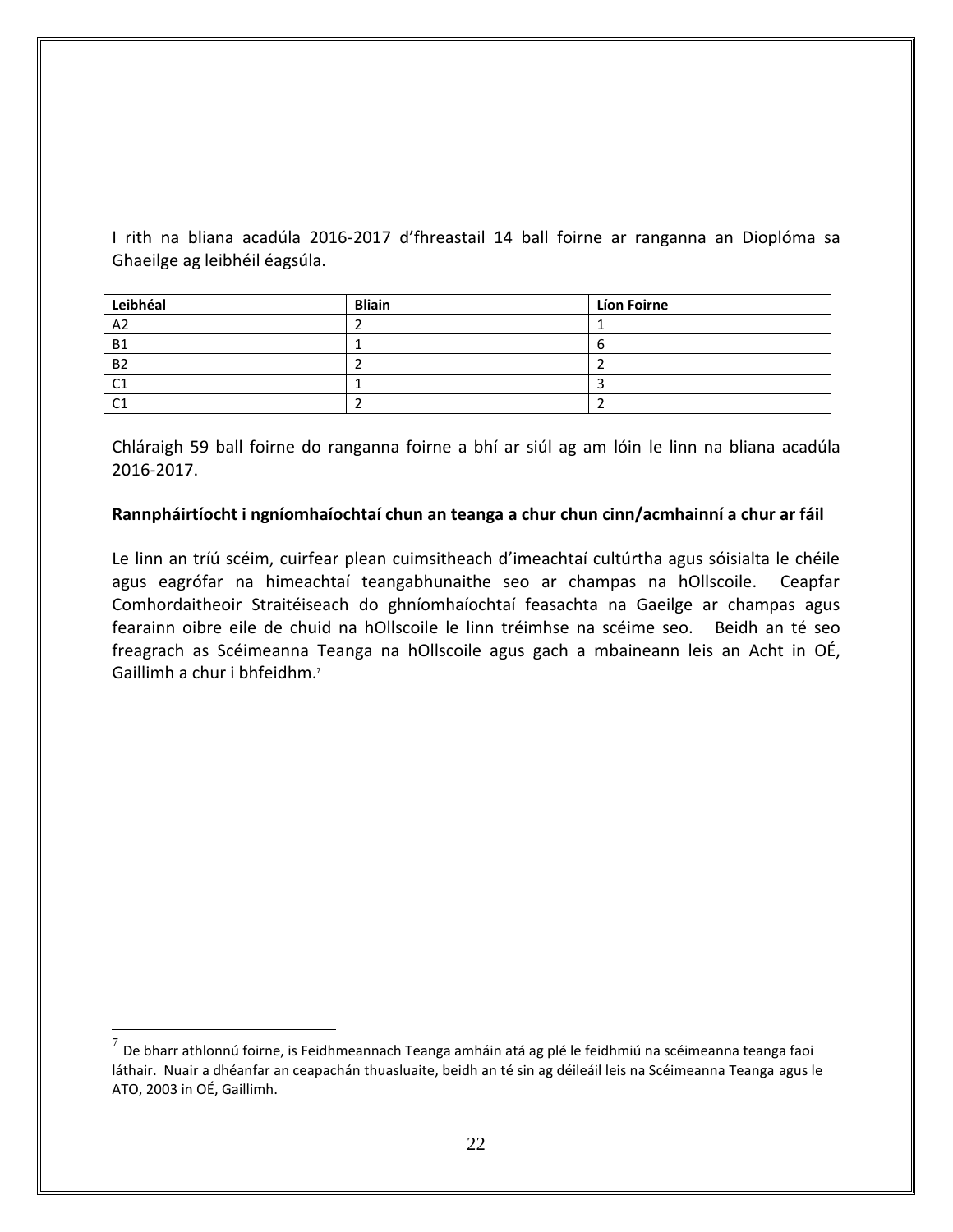## **Caibidil 7: Monatóireacht agus Athbhreithniú**

<span id="page-22-0"></span>Is í Oifig an Rúnaí atá freagrach as scéimeanna teanga na hOllscoile. Déanfaidh Oifig an Rúnaí monatóireacht agus athbhreithniú ar an scéim seo ar bhonn rialta.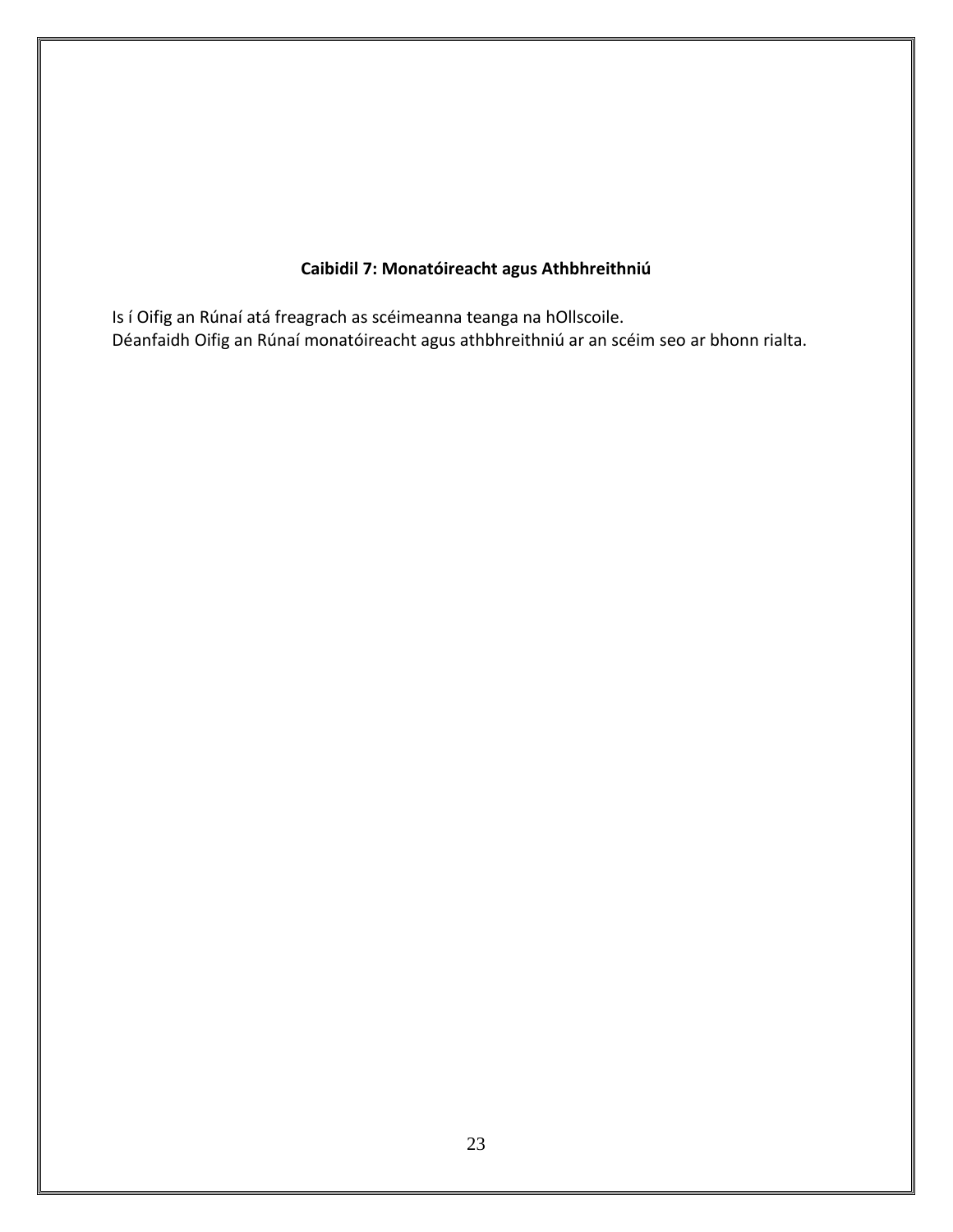#### **Caibidil 8: Poibliú na Scéime Comhaontaithe**

Déanfar poibliú inmheánach agus seachtrach ar an scéim seo trí phreasráiteas a sheoladh. Cuirfimid leagan dátheangach den scéim ar fáil ar ár suíomh gréasáin agus cuirfear ar fáil í do gach ball foirne agus do na gníomhaireachtaí cuí. Féadfar modhanna eile chun an scéim a phoibliú a úsáid freisin.

Ina theannta sin, tapóimid gach deis inár n-idirghníomhú laethúil le custaiméirí chun na seirbhísí a chuirimid ar fáil i nGaeilge a chur chun cinn agus a phoibliú ar na bealaí seo a leanas:

- custaiméirí a chur ar an eolas go díreach, ar bhealach réamhghníomhach, maidir leis an rogha atá acu gnó a dhéanamh linn i nGaeilge, mar shampla, trí fhógraí agus an tsiombail 'G' a chur ar taispeáint ag an bhfáiltiú a luann na seirbhísí Gaeilge atá ar fáil;
- na seirbhísí sin a liostú in áit ina mbeidh siad le feiceáil go soiléir ar ár suíomh gréasáin;
- cuirfimid in iúl ar threoirlínte, bileoga eolais agus foirmeacha iarratais ar leith go bhfuil na cáipéisí seo ar fáil i nGaeilge freisin, mura bhfuil siad ar fáil go dátheangach;
- tabharfaimid suntasacht chomhionann d'ábhair Ghaeilge agus Bhéarla.

Cuirfear cóip den scéim chomhaontaithe ar aghaidh chuig Oifig an Choimisinéara Teanga.

Is é an leagan Gaeilge an leagan oifigiúil den scéim seo.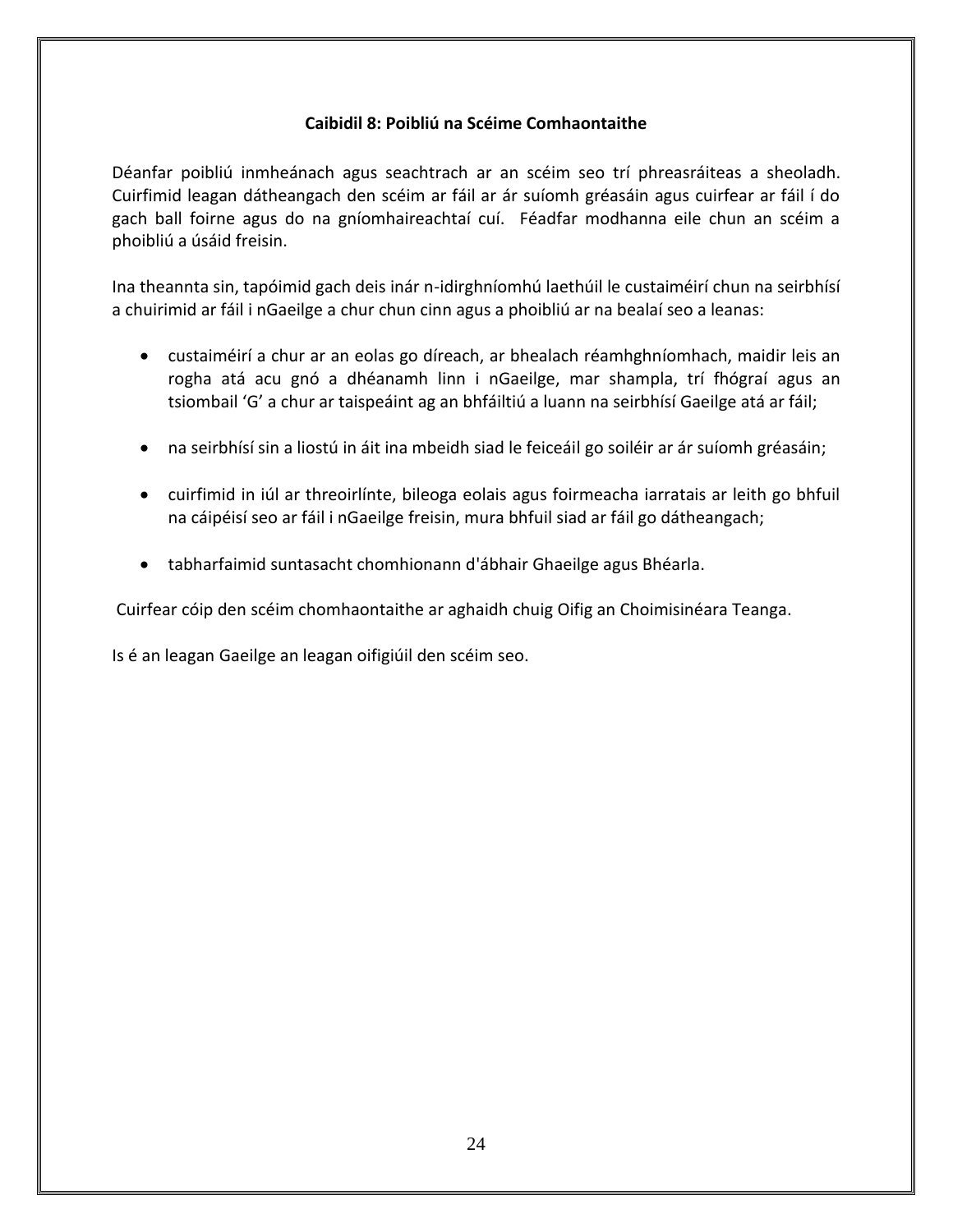#### **Aguisín 1 (Gealltanais Leanúnacha agus Nua)**

**Suíomh Gréasáin na hOllscoile** Oifig an Uachtaráin http://www.nuigalway.ie/president/ Oifig an Uachtaráin http://www.nuigalway.ie/president/staff.html Oifig an Uachtaráin http://www.nuigalway.ie/president/reports.html Oifig an Uachtaráin http://www.nuigalway.ie/president/presidents\_awards.html Oifig an Mheabhránaí http://www.nuigalway.ie/registrar/ Oifig an Mheabhránaí http://www.nuigalway.ie/registrar/staff.html Oifig an Mheabhránaí http://www.nuigalway.ie/registrar/contact.html Oifig an Mheabhránaí http://www.nuigalway.ie/registrar/AcademicRestructuring.html Oifig an Mheabhránaí http://www.nuigalway.ie/registrar/priorities\_sub\_committee.html Oifig an Mheabhránaí http://www.nuigalway.ie/registrar/Forms.html Oifig an Mheabhránaí http://www.nuigalway.ie/registrar/formspage.html Oifig an Mheabhránaí http://www.nuigalway.ie/registrar/Promote\_Progress.html Oifig an Mheabhránaí http://www.nuigalway.ie/registrar/StudentNumbers.html Oifig an Rúnaí https://www.nuigalway.ie/about-us/office-secretary/ Oifig an Rúnaí https://www.nuigalway.ie/about-us/office-secretary/team/ Oifig an Rúnaí https://www.nuigalway.ie/about-us/office-secretary/what-we-do/ Oifig an Rúnaí https://www.nuigalway.ie/about-us/office-secretary/regionaldevelopment/ Oifig an Rúnaí https://www.nuigalway.ie/about-us/office-secretary/foianddataprotection/ Oifig an Rúnaí https://www.nuigalway.ie/about-us/office-secretary/an-ghaeilge/ Oifig an Rúnaí https://www.nuigalway.ie/about-us/office-secretary/governance/ Oifig an Rúnaí https://www.nuigalway.ie/about-us/office-secretary/legislationandstatutes/ Oifig an Rúnaí https://www.nuigalway.ie/about-us/office-secretary/contactus/ Oifig an Rúnaí https://www.nuigalway.ie/about-us/office-secretary/udaraselections2017 postgraduateelection/ Oifig an Rúnaí https://www.nuigalway.ie/about-us/office-secretary/ombudsman/ Oifig an Rúnaí https://www.nuigalway.ie/about-us/office-secretary/policies-procedures/ Oifig an Rúnaí https://www.nuigalway.ie/about-us/office-secretary/universitymeetings/ Oifig an Rúnaí https://www.nuigalway.ie/udaraselections2016/ Oifig an Rúnaí https://www.nuigalway.ie/about-us/officesecretary/udarasfebruary12016tojanuary312021/ Foirgnimh agus Eastáit https://www.nuigalway.ie/buildings/ Foirgnimh agus Eastáit https://www.nuigalway.ie/buildings/welcome/ Foirgnimh agus Eastáit https://www.nuigalway.ie/buildings/alerts-notices/ Foirgnimh agus Eastáit https://www.nuigalway.ie/buildings/awards/ Foirgnimh agus Eastáit https://www.nuigalway.ie/buildings/buildings-engineering/ Foirgnimh agus Eastáit https://www.nuigalway.ie/buildings/contact-us/ Foirgnimh agus Eastáit https://www.nuigalway.ie/buildings/dangan/ Foirgnimh agus Eastáit https://www.nuigalway.ie/buildings/emergency/ Foirgnimh agus Eastáit https://www.nuigalway.ie/buildings/energy\_environment/ Foirgnimh agus Eastáit https://www.nuigalway.ie/buildings/fire-prevention/ Foirgnimh agus Eastáit https://www.nuigalway.ie/buildings/helpdesk/ Foirgnimh agus Eastáit https://www.nuigalway.ie/buildings/insurance/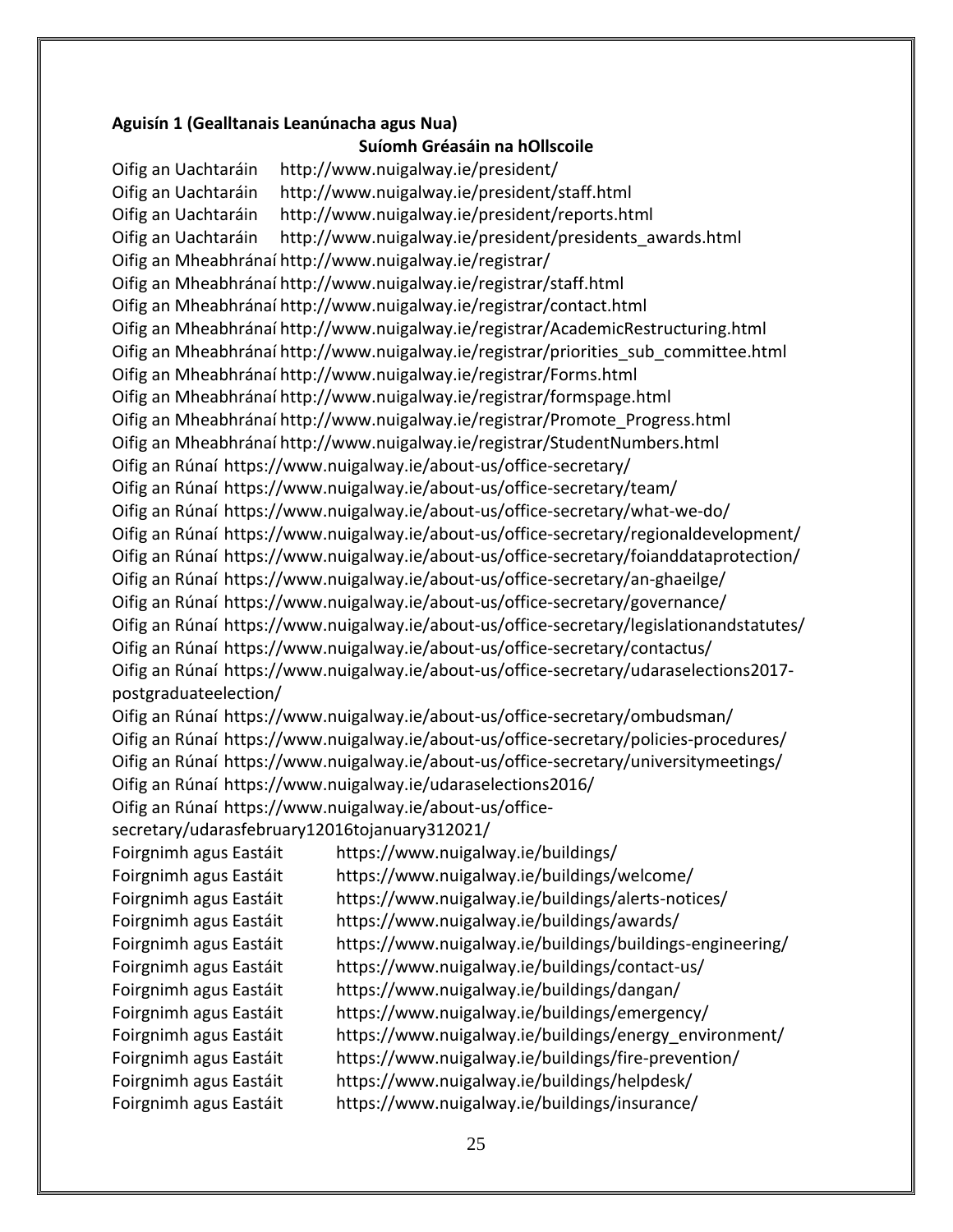Foirgnimh agus Eastáit https://www.nuigalway.ie/buildings/landscape-grounds/ Foirgnimh agus Eastáit https://www.nuigalway.ie/buildings/maps/ Foirgnimh agus Eastáit https://www.nuigalway.ie/buildings/mail-services/ Foirgnimh agus Eastáit https://www.nuigalway.ie/buildings/moving-office/ Foirgnimh agus Eastáit https://www.nuigalway.ie/buildings/get-to around/parking/parking-faqs/ Foirgnimh agus Eastáit https://www.nuigalway.ie/buildings/get-toaround/parking/parking-permits-info/ Foirgnimh agus Eastáit https://www.nuigalway.ie/buildings/get-to-around/ Foirgnimh agus Eastáit https://www.nuigalway.ie/buildings/photo-gallery/ Foirgnimh agus Eastáit https://www.nuigalway.ie/buildings/planning-projects/ Foirgnimh agus Eastáit https://www.nuigalway.ie/buildings/policies-procedures/ Foirgnimh agus Eastáit https://www.nuigalway.ie/buildings/recycling/ Foirgnimh agus Eastáit https://www.nuigalway.ie/buildings/retired-staff/ Foirgnimh agus Eastáit https://www.nuigalway.ie/buildings/security/ Foirgnimh agus Eastáit https://www.nuigalway.ie/buildings/space-room-events/ Foirgnimh agus Eastáit https://www.nuigalway.ie/buildings/space-room-events/bookroom/ Foirgnimh agus Eastáit https://www.nuigalway.ie/buildings/student-information/ Foirgnimh agus Eastáit https://www.nuigalway.ie/buildings/travel-plan/ An tIonad Rochtana https://www.nuigalway.ie/accesscentre/ An tIonad Rochtana http://www.nuigalway.ie/disability/ An tIonad Rochtana http://www.nuigalway.ie/mature/ An tIonad Rochtana http://www.nuigalway.ie/access/mature-students/ An tIonad Rochtana http://www.nuigalway.ie/media/access/files/Guidebook-for-Access-Mature-Students-NUIG-2017.pdf An tIonad Rochtana http://www.nuigalway.ie/access/ An tIonad Rochtana http://www.nuigalway.ie/access/school-leavers/ An tIonad Rochtana http://www.nuigalway.ie/media/access/files/DONE-Guidebook-for-Access-School-Leavers-NUIG-2017.pdf An tIonad Rochtana http://www.nuigalway.ie/access/get-involved/ An tIonad Rochtana http://www.nuigalway.ie/access/secondary-school/ An tIonad Rochtana http://www.nuigalway.ie/access/documents/studyguide\_schoolleavers.pdf An tIonad Rochtana http://www.nuigalway.ie/access/primary-school/ Oideachas Aosach http://www.nuigalway.ie/adult-learning/ Oideachas Aosach http://www.nuigalway.ie/adult-learning/how-to-apply/onlineapplications/ Oideachas Aosach http://www.nuigalway.ie/courses/adult-and-continuing-educationcourses/ Oideachas Aosach http://www.nuigalway.ie/adult-learning/brochures/ Oideachas Aosach http://www.nuigalway.ie/adult-learning/courses/ Oideachas Aosach http://www.nuigalway.ie/adult-learning/courses/science-&-technology/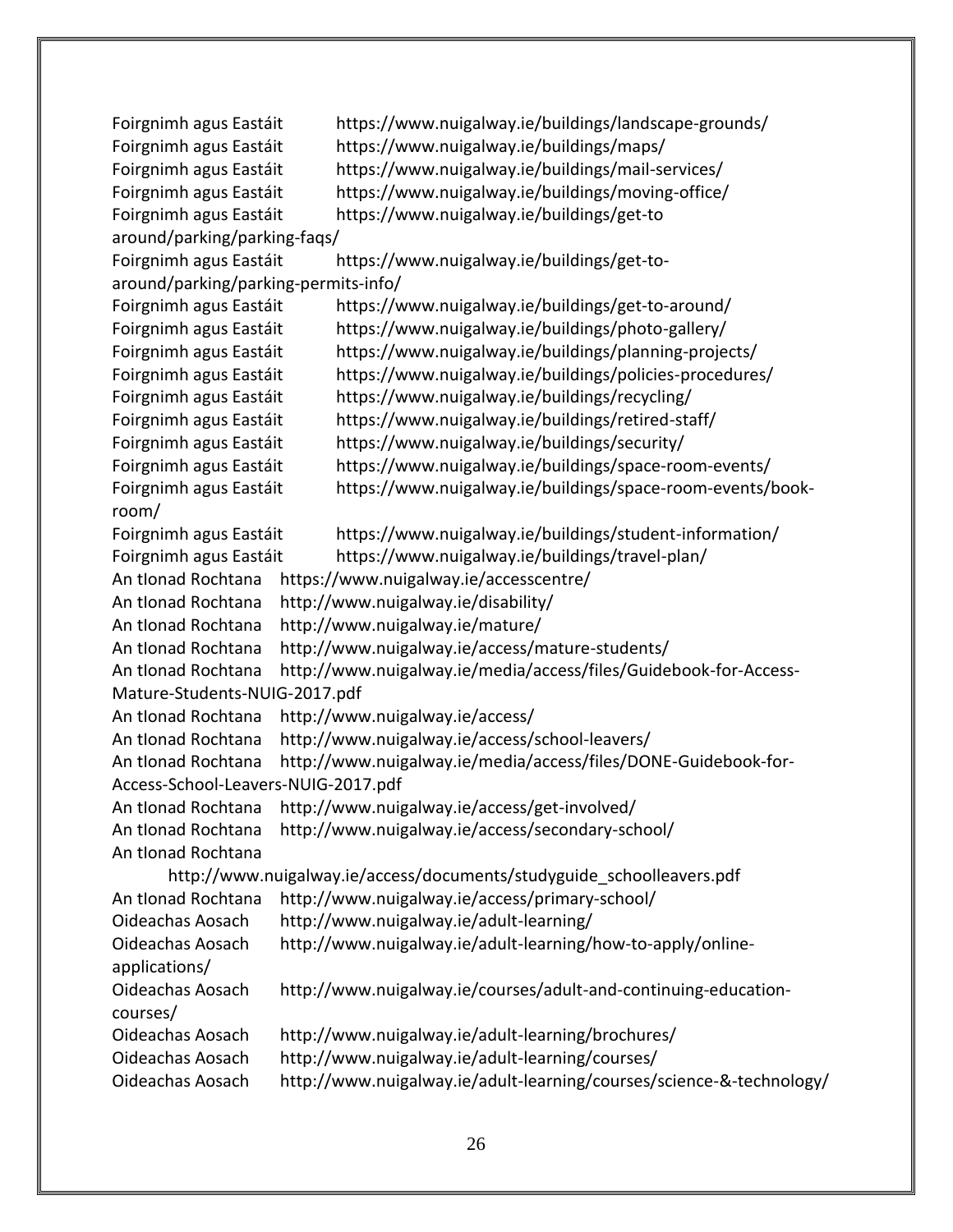Oideachas Aosach http://www.nuigalway.ie/adult-learning/courses/early-childhoodstudies/ Oideachas Aosach http://www.nuigalway.ie/adult-learning/courses/training-&-education/ Oideachas Aosach http://www.nuigalway.ie/adult-learning/courses/community-education/ Oideachas Aosach http://www.nuigalway.ie/adult-learning/courses/arts-&-social-science/ Oideachas Aosach [http://www.nuigalway.ie/adult-learning/courses/business-&](http://www.nuigalway.ie/adult-learning/courses/business-&-management/) [management/](http://www.nuigalway.ie/adult-learning/courses/business-&-management/) Oideachas Aosach http://www.nuigalway.ie/adult-learning/courses/languages/ Oideachas Aosach http://www.nuigalway.ie/adult-learning/courses/informationtechnology/ Oideachas Aosach http://www.nuigalway.ie/adult-learning/courses/healthpromotion/ Oideachas Aosach http://www.nuigalway.ie/international-summer-school/ Oideachas Aosach http://www.nuigalway.ie/international-summer-school/courses/ Oideachas Aosach http://www.nuigalway.ie/international-summer-school/whatsnext/ Oideachas Aosach http://www.nuigalway.ie/international-summer-school/apply/ Oideachas Aosach http://www.nuigalway.ie/adult-learning/cpd/ Oideachas Aosach http://www.nuigalway.ie/courses/adult-and-continuing-educationcourses/shortcourses/short-courses.html Oideachas Aosach http://www.nuigalway.ie/adult-learning/events/ Oideachas Aosach http://www.nuigalway.ie/adult-learning/policiesprocedures/ Oideachas Aosach http://www.nuigalway.ie/adult-learning/contact-us/ Oideachas Aosach http://www.nuigalway.ie/onlinelearning/ Oideachas Aosach http://www.nuigalway.ie/onlinelearning/fully-online-courses/ Oideachas Aosach http://www.nuigalway.ie/onlinelearning/blended-learning/ Oideachas Aosach http://www.nuigalway.ie/adult-learning/springboard/ Oideachas Aosach http://www.nuigalway.ie/adult-learning/recognition-of-prior-learning/ Oideachas Aosach http://www.nuigalway.ie/adult-learning/faqs/ Oideachas Aosach http://www.nuigalway.ie/adult-learning/faqs/how-to-apply/ Oideachas Aosach http://www.nuigalway.ie/adult-learning/faqs/fees-funding-& scholarships/ Oideachas Aosach http://www.nuigalway.ie/adult-learning/faqs/qualifications-and-entryrequirements/ Oideachas Aosach http://www.nuigalway.ie/adult-learning/faqs/student-services/ Oideachas Aosach http://www.nuigalway.ie/adult-learning/faqs/what-learning-suits-you/ Oideachas Aosach http://www.nuigalway.ie/adult-learning/faqs/learning--support/ Oideachas Aosach http://www.nuigalway.ie/adult-learning/about-us/ Oideachas Aosach http://www.nuigalway.ie/adult-learning/about-us/who-are-we/ Oideachas Aosach http://www.nuigalway.ie/about-us/news-and-events/ Oideachas Aosach http://www.nuigalway.ie/adult-learning/about-us/location/ Oideachas Aosach http://www.nuigalway.ie/adult-learning/about-us/our-staff/ Oideachas Aosach http://www.nuigalway.ie/adult-learning/about-us/whatourstudentssay/ Seirbhísí do Mhic Léinn http://www.nuigalway.ie/student-services/ Seirbhísí do Mhic Léinn http://www.nuigalway.ie/student-services/about-us/ An Oifig Lóistín agus Leasa http://www.nuigalway.ie/student-life/accommodation/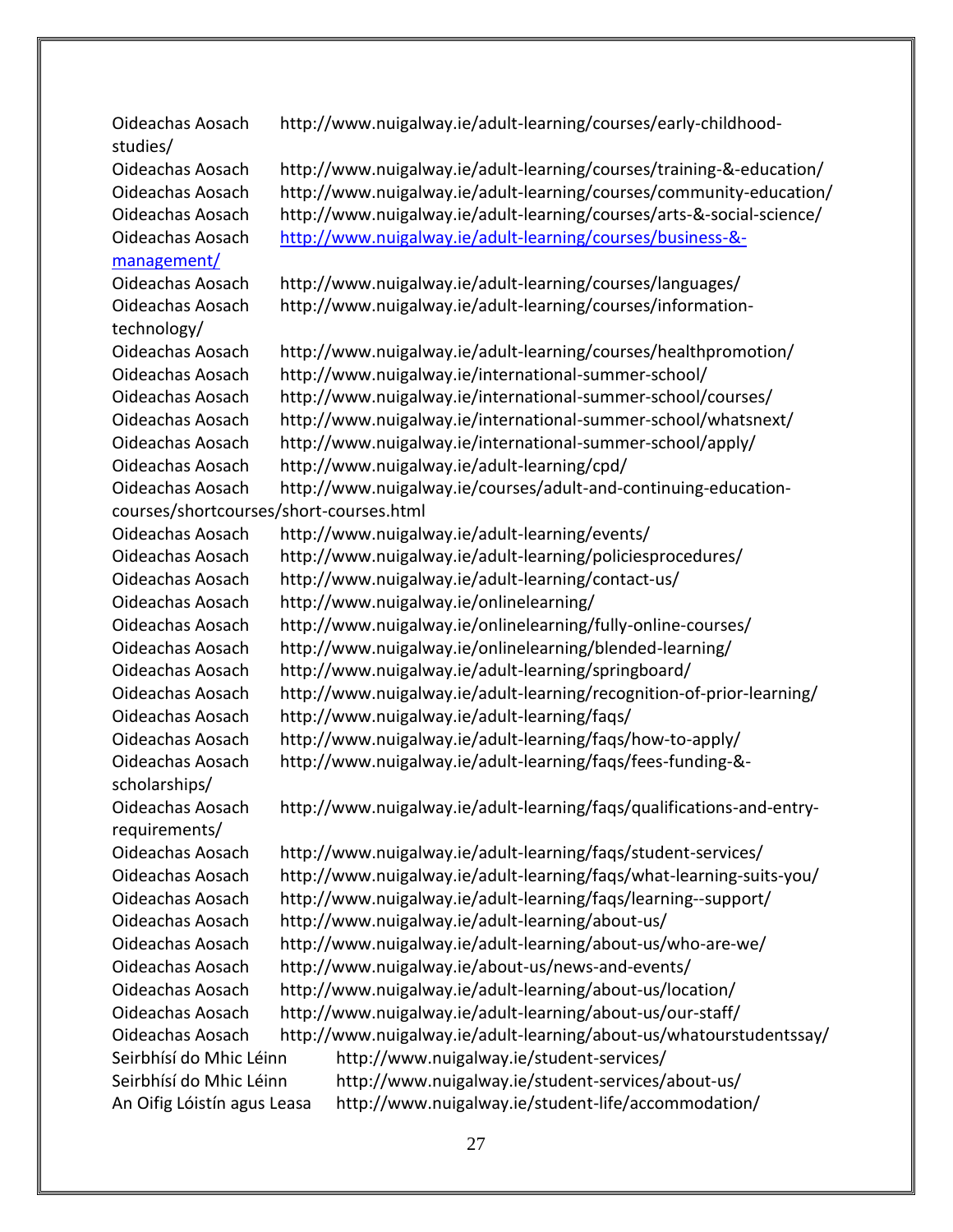Oideachas Aosach http://www.nuigalway.ie/adulteducation/ Oideachas Aosach http://www.nuigalway.ie/adult-learning/faqs/ Oideachas Aosach http://www.nuigalway.ie/adult-learning/faqs/fees-funding-& scholarships/ Oideachas Aosach http://www.nuigalway.ie/adult-learning/faqs/qualifications-and-entryrequirements/ Oideachas Aosach http://www.nuigalway.ie/adult-learning/faqs/student-services/ Oideachas Aosach http://www.nuigalway.ie/adult-learning/faqs/what-learning-suits-you/ Oideachas Aosach http://www.nuigalway.ie/adult-learning/faqs/learning--support/ Oideachas Aosach http://www.nuigalway.ie/adult-learning/faqs/how-to-apply/ An tIonad Forbartha Gairme https://www.nuigalway.ie/career-development-centre/ An tIonad Forbartha Gairme https://www.nuigalway.ie/career-developmentcentre/servicesforstudents/ An tIonad Forbartha Gairme https://www.nuigalway.ie/career-developmentcentre/servicesforstudents/job/cv/ An tIonad Forbartha Gairme https://www.nuigalway.ie/career-developmentcentre/servicesforstudents/events/ An tIonad Forbartha Gairme https://www.nuigalway.ie/career-developmentcentre/aboutus/findus/ An tIonad Forbartha Gairme https://www.nuigalway.ie/career-developmentcentre/aboutus/statement/ An tIonad Forbartha Gairme https://www.nuigalway.ie/career-developmentcentre/aboutus/feedback/ An tIonad Forbartha Gairme https://www.nuigalway.ie/career-developmentcentre/servicesforemployers/ An tIonad Forbartha Gairme https://www.nuigalway.ie/career-developmentcentre/servicesforemployers/advertise-your-vacancy/ An tIonad Forbartha Gairme https://www.nuigalway.ie/career-developmentcentre/servicesforemployers/meettheteam/ An tIonad Forbartha Gairme https://www.nuigalway.ie/career-developmentcentre/servicesforemployers/placement/ An tIonad Forbartha Gairme https://www.nuigalway.ie/career-developmentcentre/servicesforemployers/raise-your-profile/ An tIonad Forbartha Gairme https://www.nuigalway.ie/career-developmentcentre/aboutus/statement/ An tIonad Forbartha Gairme https://www.nuigalway.ie/career-developmentcentre/servicesforstudents/explore/graduatedestinations/#tab1 An tIonad Forbartha Gairme https://www.nuigalway.ie/career-developmentcentre/servicesforemployers/employer-events/ An tIonad Forbartha Gairme https://www.nuigalway.ie/career-developmentcentre/servicesforstudents/job/cv/ An tIonad Forbartha Gairme https://www.nuigalway.ie/media/careerdevelopmentcentre/files/otherbooklets/cv\_che cklist.pdf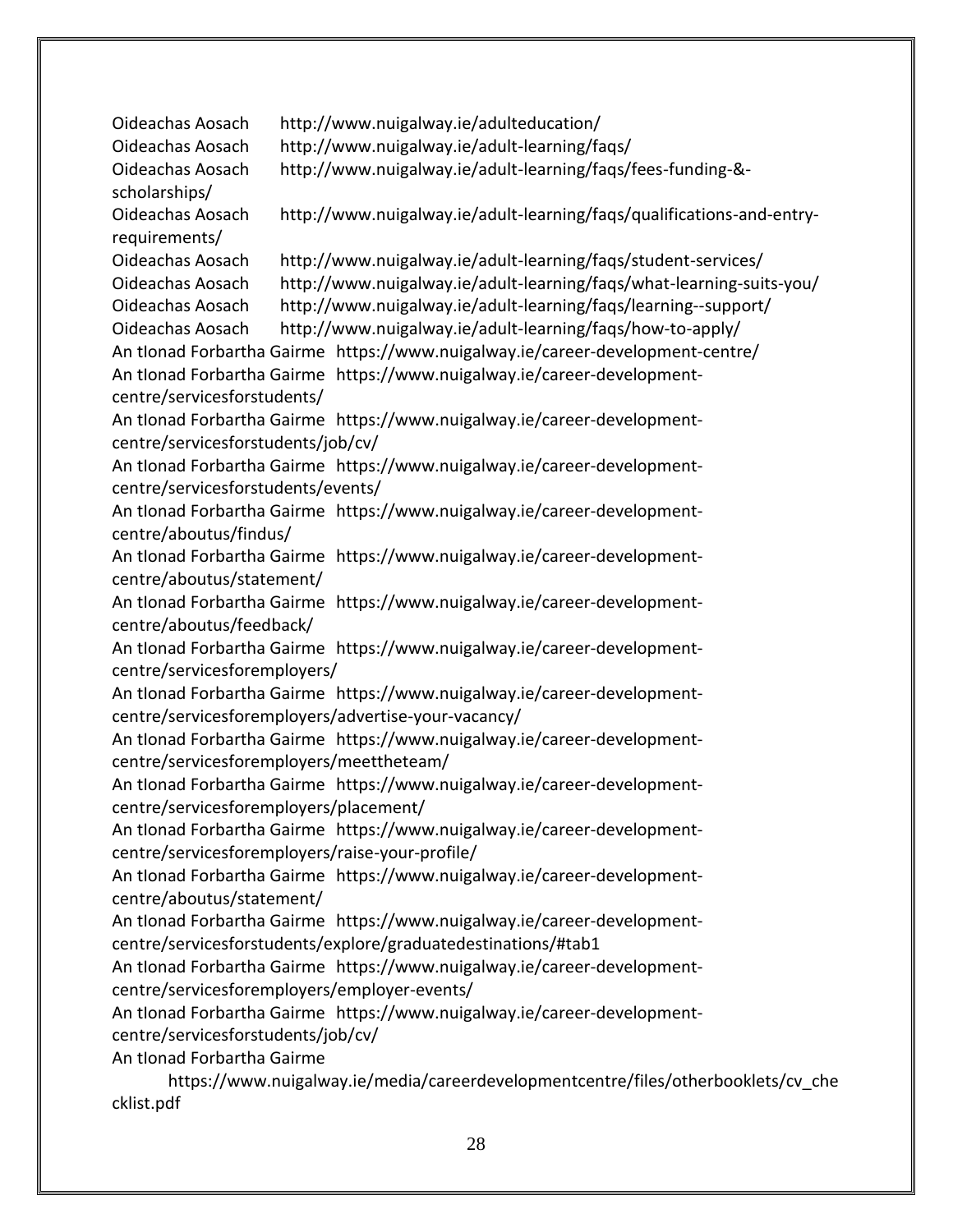An tIonad Forbartha Gairme https://www.nuigalway.ie/career-developmentcentre/servicesforstudents/job/interview/ An tSeirbhís Tacaíochta Míchumais https://www.nuigalway.ie/disability/ An tSeirbhís Tacaíochta Míchumais http://www.nuigalway.ie/disability/faqs/ An tSeirbhís Tacaíochta Míchumais https://www.nuigalway.ie/disability/register/ An tSeirbhís Tacaíochta Míchumais https://www.nuigalway.ie/disability/support/ An tSeirbhís Tacaíochta Míchumais https://www.nuigalway.ie/disability/support/examinationaccommodations/ An tSeirbhís Tacaíochta Míchumais https://www.nuigalway.ie/disability/support/assistivetechnology/ An tSeirbhís Tacaíochta Míchumais https://www.nuigalway.ie/disability/support/esw/ An tSeirbhís Tacaíochta Míchumais https://www.nuigalway.ie/disability/support/academicresources/ An tSeirbhís Tacaíochta Míchumais https://www.nuigalway.ie/disability/support/personalassistants/ An tSeirbhís Tacaíochta Míchumais https://www.nuigalway.ie/disability/support/mainstreamsupports/ Seirbhísí do Mhic Léinn http://www.nuigalway.ie/student-services/ Seirbhísí do Mhic Léinn http://www.nuigalway.ie/student-services/about-us/ Seirbhísí do Mhic Léinn http://www.nuigalway.ie/sports/ Seirbhísí do Mhic Léinn http://www.nuigalway.ie/student-life/accommodation/ Seirbhísí do Mhic Léinn http://www.nuigalway.ie/student-life/accommodation/findingaccommodation/ Seirbhísí do Mhic Léinn http://www.nuigstudentpad.ie/Landlords Seirbhísí do Mhic Léinn http://www.nuigalway.ie/student-life/accommodation/financialmatters/ Seirbhísí do Mhic Léinn http://www.nuigalway.ie/student-connect/ Cumainn na Mac Léinn http://www.nuigalway.ie/societies/ Cumainn na Mac Léinn http://www.nuigalway.ie/student-life/about-galway/ Cumainn na Mac Léinn http://www.nuigalway.ie/student-life/campus-activities/ Cumainn na Mac Léinn http://www.nuigalway.ie/student-life/campus-activities/studyfacilities.html Séiplíneacht http://www.nuigalway.ie/chaplains/ Comhairleoireacht http://www.nuigalway.ie/counsellors/ Comhairleoireacht http://www.nuigalway.ie/counsellors/resources/ Comhairleoireacht http://www.nuigalway.ie/counsellors/resources/ (cáipéis Word 1) Comhairleoireacht http://www.nuigalway.ie/counsellors/resources/ (cáipéis 2, Powerpoint) Comhairleoireacht http://www.nuigalway.ie/media/counselling/10-Tips-for-better-roommate-relations-(9).pdf Comhairleoireacht http://www.nuigalway.ie/counsellors/appointments/ Comhairleoireacht http://www.nuigalway.ie/counsellors/self-help/ Comhairleoireacht http://www.nuigalway.ie/counsellors/about-us/ Comhairleoireacht http://www.nuigalway.ie/counsellors/faqs/ Comhairleoireacht http://www.nuigalway.ie/counsellors/complaints/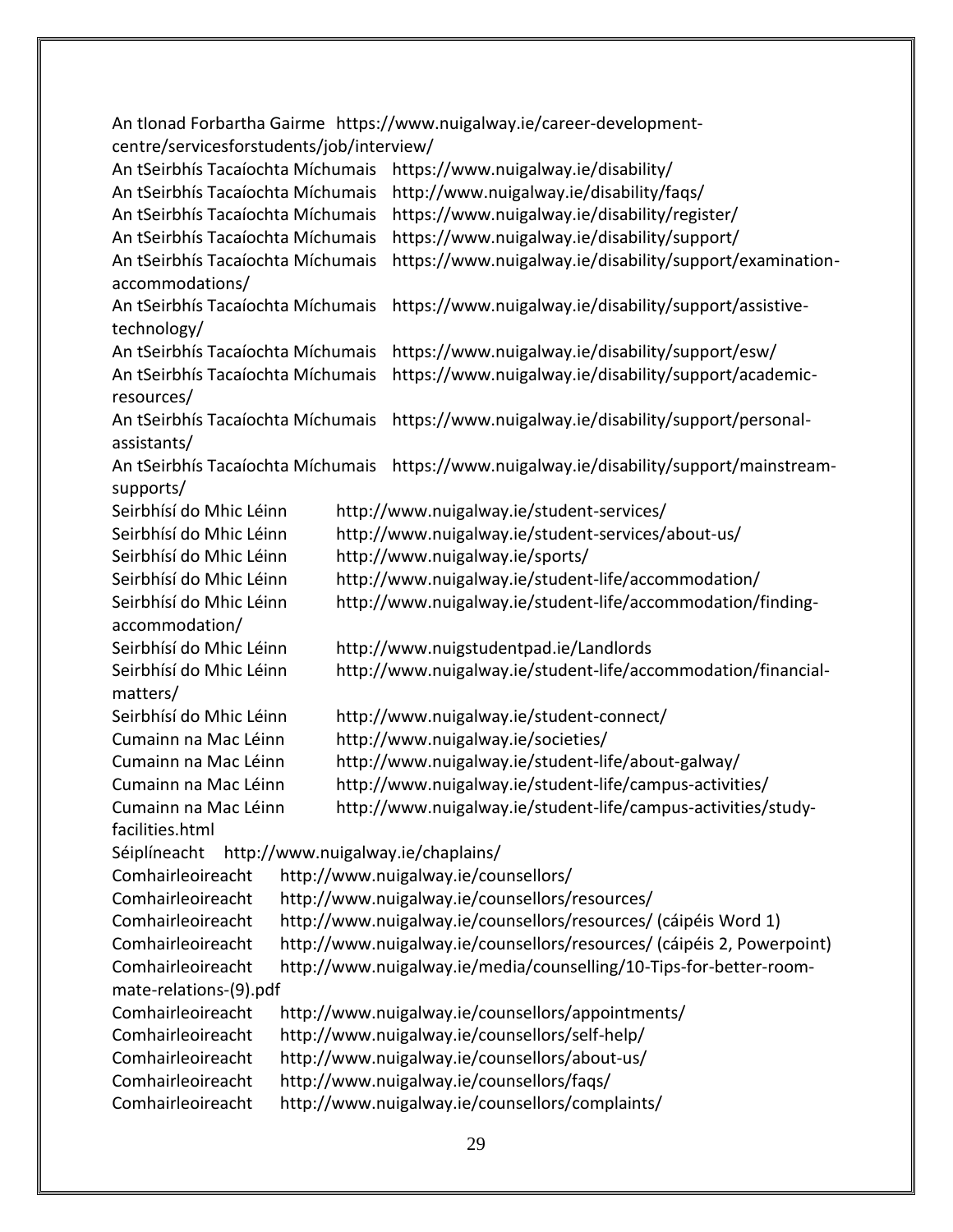Réitigh agus Seirbhísí Faisnéise http://www.nuigalway.ie/information-solutions-services/ Réitigh agus Seirbhísí Faisnéise https://servicedesk.nuigalway.ie/helpdesk/WebObjects/Helpdesk.woa Réitigh agus Seirbhísí Faisnéise http://www.nuigalway.ie/information-solutionsservices/services-for-students/ Réitigh agus Seirbhísí Faisnéise http://www.nuigalway.ie/information-solutionsservices/aboutus/ Réitigh agus Seirbhísí Faisnéise http://www.nuigalway.ie/information-solutionsservices/services-for-students/campusaccount/activate/ Réitigh agus Seirbhísí Faisnéise http://www.nuigalway.ie/information-solutionsservices/aboutus/contactus/ Réitigh agus Seirbhísí Faisnéise http://www.nuigalway.ie/information-solutionsservices/services-for-students/top10faq/ Réitigh agus Seirbhísí Faisnéise http://www.nuigalway.ie/information-solutionsservices/services-for-students/advicesupport/gettingstarted/ Réitigh agus Seirbhísí Faisnéise http://www.nuigalway.ie/information-solutionsservices/servicesforstaff/ Réitigh agus Seirbhísí Faisnéise http://www.nuigalway.ie/information-solutionsservices/aboutus/ Réitigh agus Seirbhísí Faisnéise http://www.nuigalway.ie/information-solutionsservices/aboutus/contactus/ Réitigh agus Seirbhísí Faisnéise http://www.nuigalway.ie/information-solutionsservices/servicesforstaff/top10faqforstaff/ Réitigh agus Seirbhísí Faisnéise http://www.nuigalway.ie/information-solutionsservices/servicesforstaff/advicesupport/gettingstarted/ An tIonad Sárchaighdeáin Foghlama agus Teagaisc http://www.nuigalway.ie/celt/ An tIonad Sárchaighdeáin Foghlama agus Teagaisc http://www.nuigalway.ie/centreexcellence-learning-teaching/professionaldevelopment/ An tIonad Sárchaighdeáin Foghlama agus Teagaisc http://www.nuigalway.ie/centreexcellence-learning-teaching/teachinglearning/ An tIonad Sárchaighdeáin Foghlama agus Teagaisc http://www.nuigalway.ie/centreexcellence-learning-teaching/innovationleadership/ An tIonad Sárchaighdeáin Foghlama agus Teagaisc http://www.nuigalway.ie/centreexcellence-learning-teaching/innovationleadership/presidentsawards/#tab1 An tIonad Sárchaighdeáin Foghlama agus Teagaisc http://www.nuigalway.ie/centreexcellence-learning-teaching/researchscholarship/vicedeans/ An tIonad Sárchaighdeáin Foghlama agus Teagaisc http://www.nuigalway.ie/centreexcellence-learning-teaching/innovationleadership/innovations/ An tIonad Sárchaighdeáin Foghlama agus Teagaisc http://www.nuigalway.ie/centreexcellence-learning-teaching/innovationleadership/getinvolved/ Stair http://www.nuigalway.ie/history/ Stair http://www.nuigalway.ie/colleges-and-schools/arts-social-sciences-and-celticstudies/humanities/disciplines-centres/history/undergraduate-courses/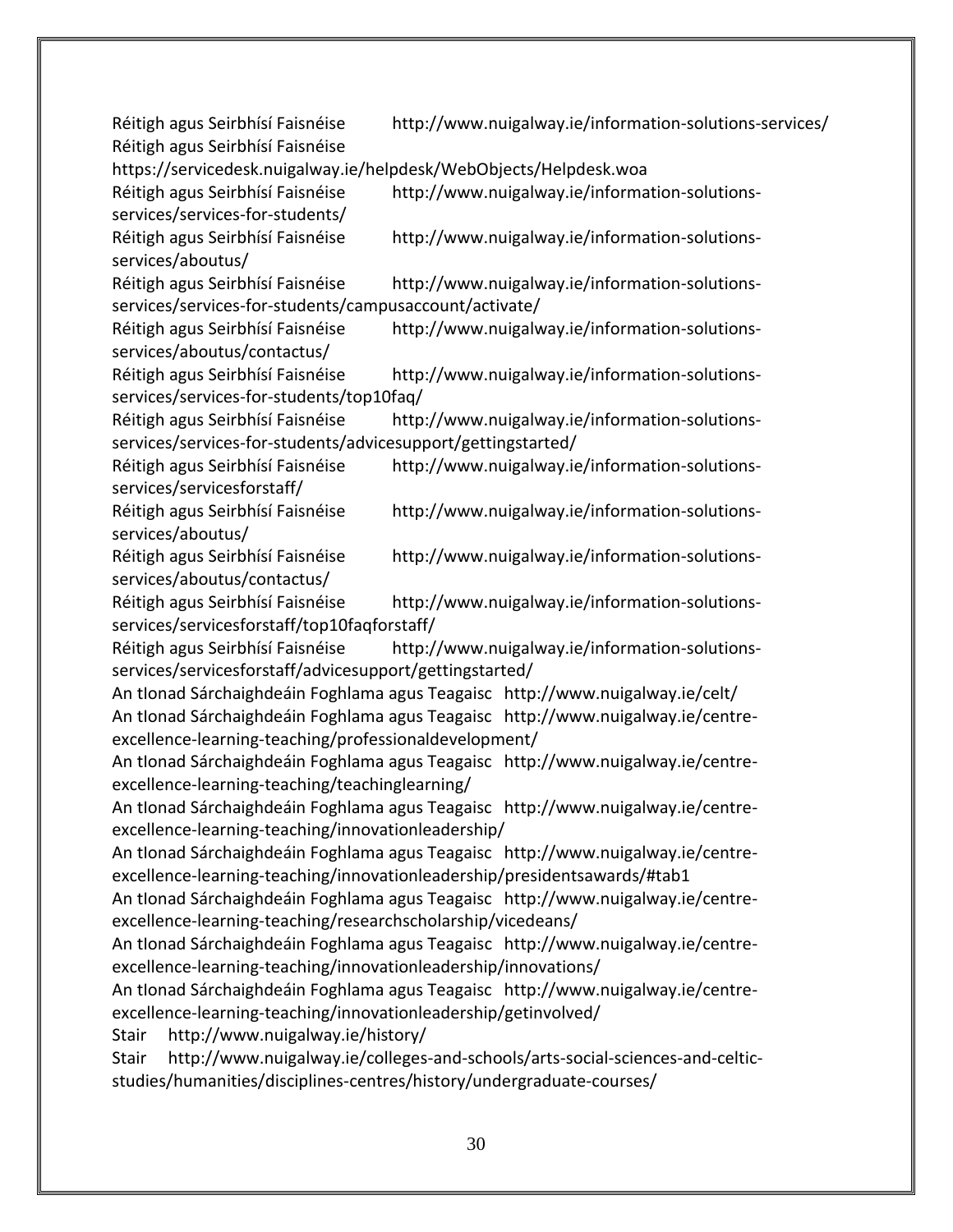Tíreolaíocht http://www.nuigalway.ie/colleges-and-schools/arts-social-sciences-and-celticstudies/geography-archaeology/disciplines/geography/

Seandálaíocht http://www.nuigalway.ie/colleges-and-schools/arts-social-sciences-and-celticstudies/geography-archaeology/disciplines/archaeology/ Scoil na dTeangacha, na Litríochtaí agus na gCultúr

http://www.nuigalway.ie/languages literatures cultures/ Scoil na dTeangacha, na Litríochtaí agus na gCultúr http://www.nuigalway.ie/colleges-andschools/arts-social-sciences-and-celtic-studies/language-literatures-culture/disciplines/roinnna-hollscolaiochta-gaeilge/celtic-civilisation/ Staidéir Iarchéime http://www.nuigalway.ie/graduate-studies/ Staidéir Iarchéime http://www.nuigalway.ie/graduatestudies/currentstudents/newstudentguides/ Staidéir Iarchéime http://www.nuigalway.ie/graduatestudies/currentstudents/postgraduateresearchstudentsorientation/ Staidéir Iarchéime http://www.nuigalway.ie/graduate-studies/currentstudents/guidelinesregulations-forms/relevantofficialformsforstudents/ Staidéir Iarchéime http://www.nuigalway.ie/graduate-studies/currentstudents/guidelinesregulations-forms/relevantofficialformsforstudents/ Staidéir Iarchéime http://www.nuigalway.ie/graduate-studies/staff/structuredphds/ Staidéir Iarchéime http://www.nuigalway.ie/graduate-studies/staff/gsmodules/ Staidéir Iarchéime http://www.nuigalway.ie/hardiman-scholarships/ Staidéir Iarchéime http://www.nuigalway.ie/graduatestudies/staff/onlinephdmdexaminersystem/ Preasoifig http://www.nuigalway.ie/press/ Preasoifig http://www.nuigalway.ie/about-us/ Preasoifig http://www.nuigalway.ie/vision2020/ Preasoifig http://www.nuigalway.ie/about-us/jobs/ Preasoifig http://www.nuigalway.ie/about-us/contact-us/ Preasoifig http://www.nuigalway.ie/about-us/university-management/ Preasoifig http://www.nuigalway.ie/sustainability/ Preasoifig/margaíochthttp://www.nuigalway.ie/opendays/ Preasoifig/margaíochthttp://www.nuigalway.ie/about-us/open-day/ Preasoifig/margaíochthttp://www.nuigalway.ie/postgraduate-open-day/register/ Preasoifig/margaíochthttp://www.nuigalway.ie/guidance-counsellors/schoolvisitrequest/ Preasoifig/margaíochthttp://www.nuigalway.ie/guidancecounsellors/schoolvisitrequest/requestavisit/ Preasoifig/margaíochthttp://www.nuigalway.ie/visitus2016/campustours/ Preasoifig/margaíochthttp://www.nuigalway.ie/guidance-counsellors/ Preasoifig/margaíochthttp://www.nuigalway.ie/visitus2016/parents-information/ Preasoifig/margaíochthttp://www.nuigalway.ie/guidancecounsellors/upcomingevents/careerguidanceinformationday/ Oifig na Scrúduithe http://www.nuigalway.ie/exams/ Oifig na Scrúduithe http://www.nuigalway.ie/exams/FAQ/ Oifig na Scrúduithe http://www.nuigalway.ie/exams/FAQ/#studentfaq